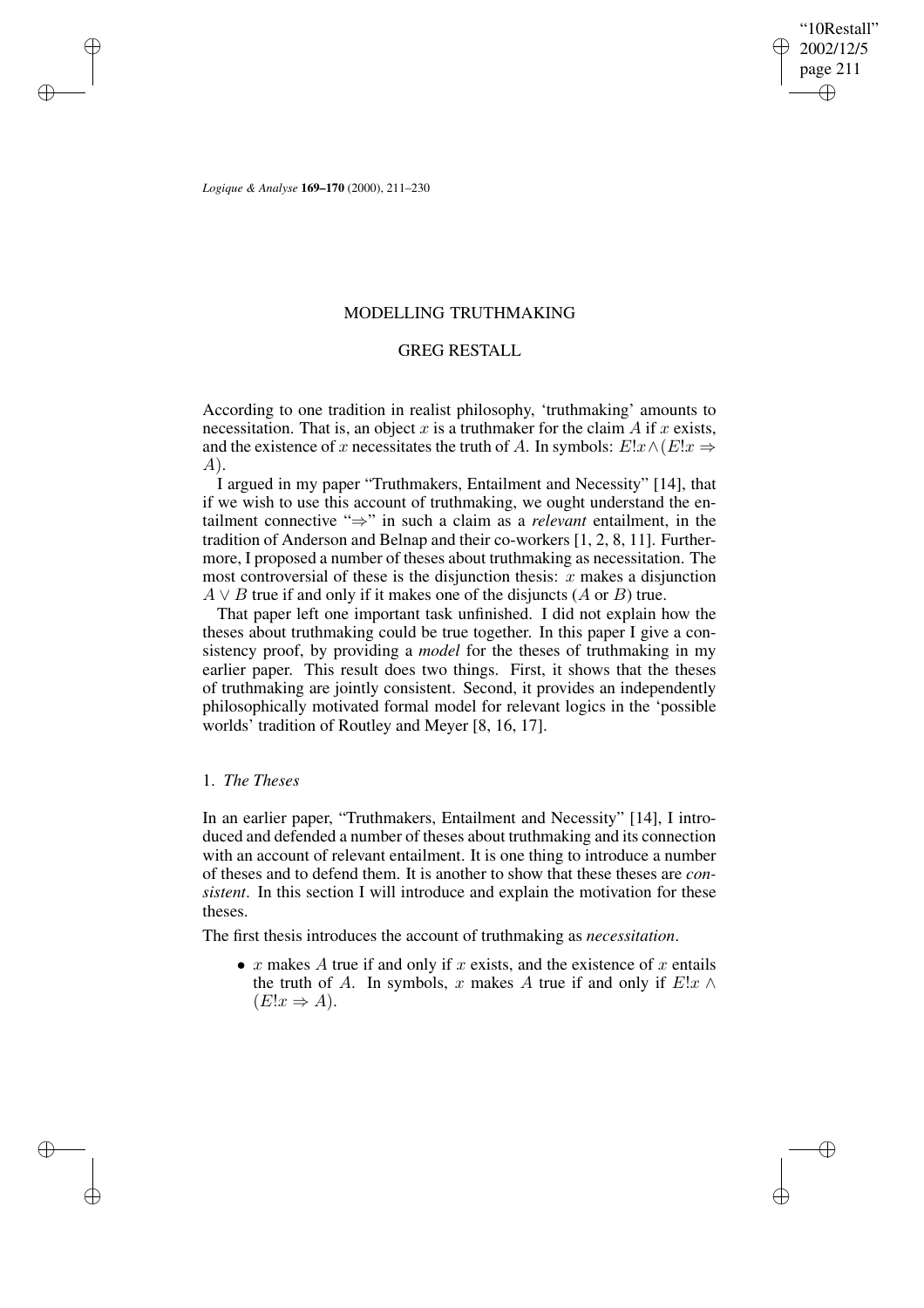2002/12/5 page 212 ✐ ✐

✐

✐

"10Restall"

212 GREG RESTALL

Truthmaking is a relation between objects on the one hand and claims on the other. An object makes a claim true just when the existence of the object *entails* the truth of the claim. In "Truthmakers, Entailment and Necessity" I argued that this entailment should be interpreted as *relevant* entailment. This means that for  $A \Rightarrow B$  to hold, there must (at the very least) be some kind of *connection* between A and B. An entailment is not given *simply* because the consequent  $B$  is necessary, or because the antecedent  $A$  is impossible. We will look more at the notion of relevant entailment in a later section. For the moment, it will suffice to use an intuitive notion of entailment to understand this account.

The next thesis holds that anything true is made true by something.

•  $\overline{A}$  is true if and only if there is something which makes  $\overline{A}$  true.

One half of this biconditional is trivial. If x makes A true, then since x exists and the existence of x entails A, we must have A true. The other half is much more controversial. This is the thesis which connects truth tightly to *ontology*. If something is true, there is some *thing* which makes it true. Many have thought that this is far too strong. What, after all, makes true negative claims, universal claims, necessities or possibilities? There is much to be done to argue for this strong truthmaking claim, but I will not do it here. I intend to merely discuss its *consistency*.

Our next thesis connects truthmaking and conjunction.

• x makes  $A \wedge B$  true if and only if x makes A true and x makes B true.

This thesis is an immediate consequence of the previous thesis and behaviour of entailment. If  $E!x \Rightarrow A \wedge B$ , then  $E!x \Rightarrow A$  and  $E!x \Rightarrow B$  and conversely. This conjunction thesis is not only an immediate consequence of the truthmaking definition, but it is also independently plausible on many accounts of truthmaking. If  $x$  makes a conjunction true, it makes both conjuncts true. But to make a conjunction true it suffices to make both conjuncts true. What else could there be to do?

More controversial by far is the thesis connecting truthmaking and *disjunction*.

• x makes  $A \vee B$  true if and only if x makes A true or x makes B true.

This thesis is by no means *obvious*. It does not naturally fall out of the conception of truthmaking as necessitation. To be more precise, one half of it does fall out of the necessitation conception of truthmaking (right-toleft) for if  $E!x \Rightarrow A$  then  $E!x \Rightarrow A \vee B$ , and similarly, if  $E!x \Rightarrow B$  then  $E!x \Rightarrow A \vee B$ . So, if x makes A true, or if x makes B true, then x must

✐

✐

✐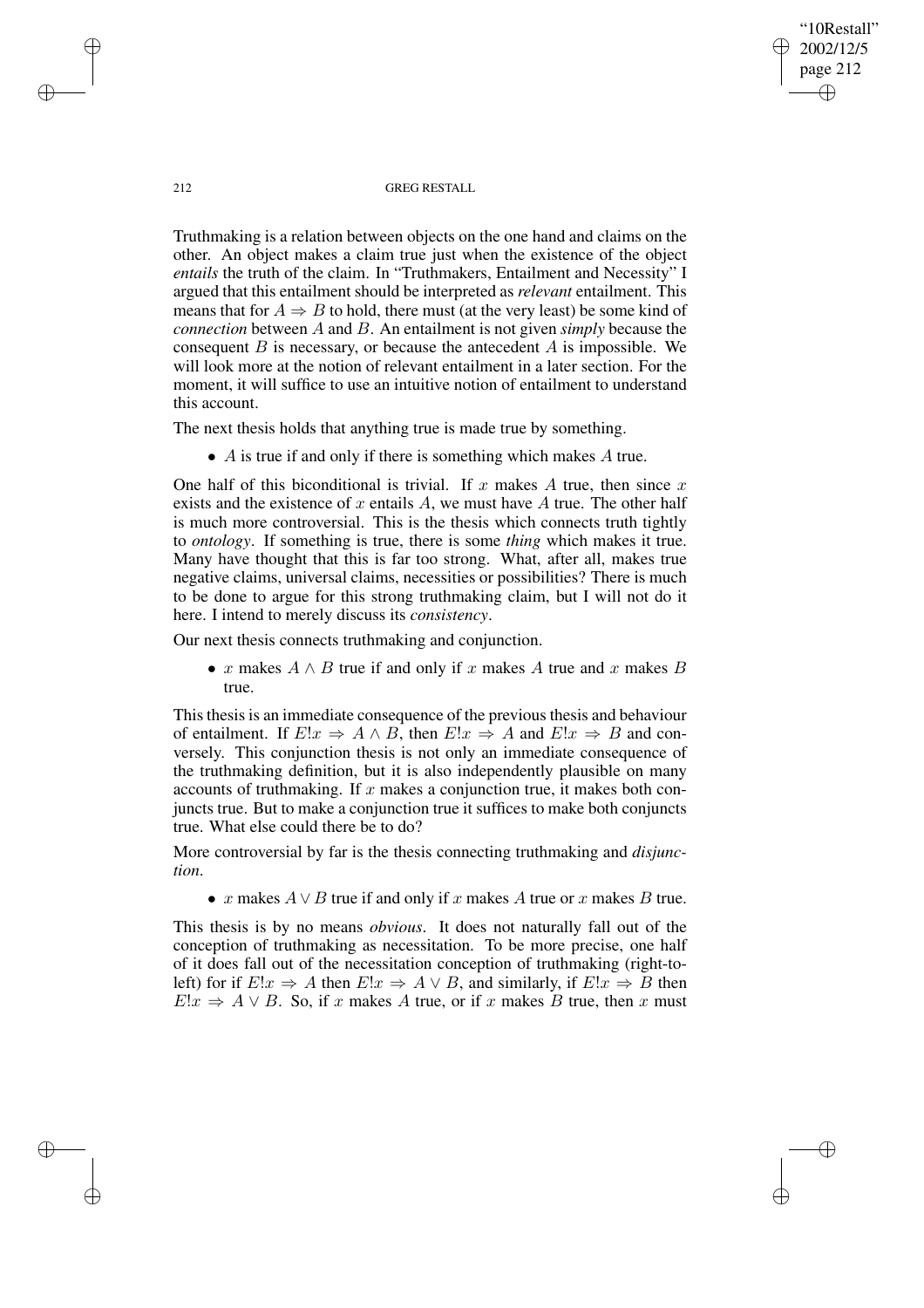make  $A \vee B$  true too. However, the left-to-right direction is much more problematic. There may well be some way to make  $A \vee B$  true which does not (in and of itself) make A true or make B true.

However, the disjunction thesis does have a certain plausibility. In what way could something make  $A \vee B$  true without making A true or making B true? In particular, if some truthmaker ensures the truth of a disjunction A ∨ B, then there must be *some* thing which either makes A true or makes B true. After all, if  $A \vee B$  is true then either A is true, or B is true.<sup>1</sup> Again, however, we will not spend more time on this thesis to defend it. That was done in my previous paper. I will simply examine its consistency with the other theses.<sup>2</sup>

The next thesis involves negation.

✐

✐

✐

✐

• Something makes  $\sim$  A true if and only if nothing makes A true.

Note that this thesis does *not* say that a truthmaker makes ∼A true if and only if that truthmaker does not make A true. That would be a swift ticket to *truthmaker monism*, the doctrine that all truthmakers make true every truth. No, according to our theses, truthmakers can allow for a degree of division of labour. If  $x$  does not make  $A$  true, another truthmaker  $y$  might well do the job. Our negation thesis demands that in this case,  $x$  (and any other truthmaker) had better not make  $\sim$ A true. And conversely, if no truthmaker makes A true, then *some* truthmaker had better step up to the plate to make  $∼A$  true.

This thesis actually *follows* from the previous theses and the claims that  $A \vee \sim A$  is always true and that  $A \wedge \sim A$  is never true. I include it here simply for completeness' sake.

The final thesis was added to "Truthmakers, Entailment and Necessity" as an afterthought. It connects truthmaking back to entailment.

• A (relevantly) entails B if and only if necessarily, for each x, if x makes A true then  $x$  makes  $B$  true.

This thesis was designed to give an account of relevant entailment to those who find the notion difficult to understand. It closes the circle by defining

<sup>1</sup> A similar tradition is the *situation theory* of Barwise and Perry [4]. In this tradition, situations are restricted pieces of the world which determine all that is *inside* them. If in this situation the milk is in the refrigerator or on the table, then in this situation the milk is in the refrigerator, or in this situation it is on the table.

 $2$ I will not spend much time considering quantifiers. However, the obvious generalisation of the disjunction thesis to the existential quantifier is worth considering. Is it true that if  $x$ makes true  $∃vF(v)$  then there is some object a such that x makes  $F(a)$  true? Our model will validate this condition too. However, I am not at all sure whether this ought be defended.

"10Restall" 2002/12/5 page 213

✐

✐

✐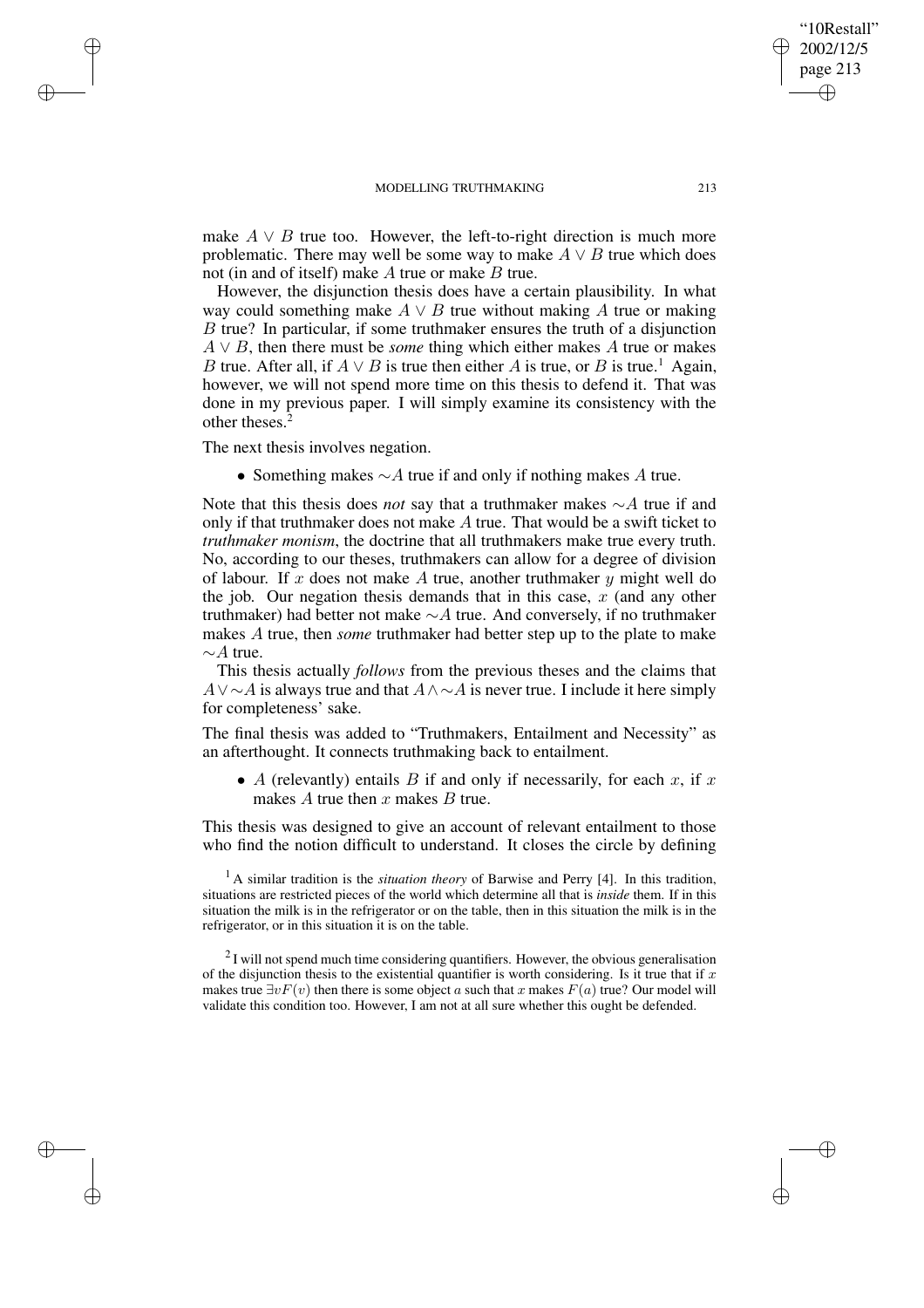## "10Restall" 2002/12/5 page 214 ✐ ✐

✐

✐

### 214 GREG RESTALL

relevant entailment in terms of truthmaking. This thesis was added as an afterthought, and it is by no means clear that it is consistent with what has gone before it. I have defined truthmaking in terms of entailment. Is is consistent with this definition to define entailment in terms of truthmaking? I will show that this is in fact the case. Our theses are jointly consistent, for they have a model. It is to this model which we will turn.

# 2. *Flat Worlds, and Regions*

Consider a Euclidean plane infinite in all directions, marked off into squares in a regular grid. A square can be inhabited or uninhabited. Here is how we will represent an inhabited square and an uninhabited square respectively.

П

A *world* is any such plane, in which each square is either inhabited or uninhabited. So, here is what a *part* of a world might look like:

| ш | m<br>۰        |
|---|---------------|
| ٠ | ۰<br>÷,       |
|   | ها<br>۰<br>m. |
|   |               |

In this part of a world, eight squares are *inhabited* and seventeen are *uninhabited*. This part of a world covers twenty-five squares. We will call parts of worlds *regions*. Regions will function as *truthmakers* in our model.

A *world* can be represented as a function  $w : \mathbb{Z} \times \mathbb{Z} \to \{\blacksquare, \square\}$ . This function maps every coordinate in the integer plane to a value  $\blacksquare$  or  $\Box$ . If you prefer sets to functions, a world is a set of coordinate  $\tilde{U}$ value pairs

$$
\{\langle\langle 0,0\rangle,\blacksquare\rangle,\langle\langle 0,1\rangle,\square\rangle,\langle\langle -1,0\rangle,\blacksquare\rangle,...\}
$$

in which every coordinate features once and once only. I will primarily use functions to model worlds in what follows.

A region then can be modelled by a *partial function*  $r : \mathbb{Z} \times \mathbb{Z} \to \{\blacksquare, \square\}.$ That is, it assigns on/off values to *some* integer coordinates.<sup>3</sup> Again, regions can be represented by sets, rather than partial functions if you prefer. Nothing hangs on the means of representation. In fact, from now, I will simply *identify* worlds and regions with the functions which represent them.

We can *picture* regions by picking out the coordinates of one point of the region, as follows.

3 In fact, we will allow the *empty* region, which assigns no values at all, to be a region. This is purely a matter of convenience, when it comes to modelling entailment. Nothing of significance hangs on this matter.

✐

✐

✐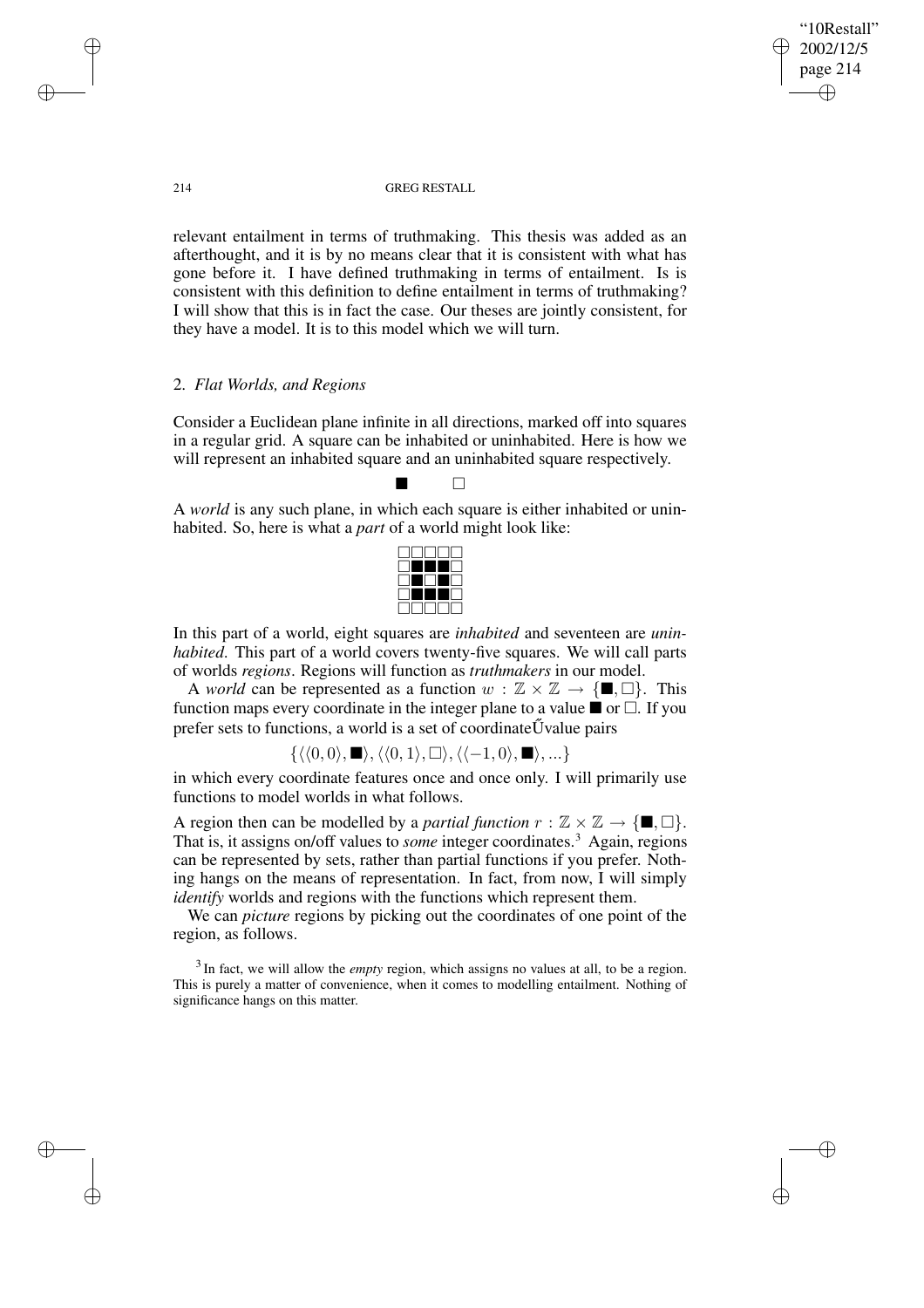

The coordinate indicates the location of the part in the larger 'world'. In this region,  $r(4, 5) = \Box$ , and  $r(5, 4) = \blacksquare$ , but  $r(6, 3)$  is undefined. This region has a *hole* in it. That is,  $r(6, 3)$  is undefined. It is not empty, and it is not full. The point  $(6, 3)$  does not feature in the region r. For our purposes regions can contain holes, and they may even be disconnected. There is no requirement in this model that regions be connected or *natural* in any way.

A region r is a part of another region s if and only if  $r(n, m) = s(n, m)$ wherever  $r(n, m)$  is defined. We write this as

 $r \sqsubseteq s$ 

If regions were represented as sets, this inclusion relation would simply be subsethood. The region depicted above is a part of the first two regions below, but not the third.



The first two regions expand on  $r$  by including its central hole. In the first, the hole is included and filled, in the second, it is included and empty. In the third region, four points are filled which were empty in r (namely,  $\langle 6, 5 \rangle$ ,  $\langle 4, 3 \rangle$ ,  $\langle 8, 3 \rangle$ , and  $\langle 6, 1 \rangle$ ).

## 3. *Introducing Our Language*

✐

✐

✐

✐

We will now use this *ontology* of regions and worlds to provide the underpinnings for a *language*, in which we will be able to express our claims about truthmaking. Our language will be a simple first-order one with conjunction, disjunction, negation and quantifiers, together with the existence predicate E!, a relevant entailment  $(\Rightarrow)$  and necessity  $(\Box)$ . This will enable us to formalise each of our theses.

We will include a name  $r$  for *each* region  $r$ . Regions will count as truthmakers in this ontology, and we will need to be able to refer to them in order

"10Restall" 2002/12/5 page 215

✐

✐

✐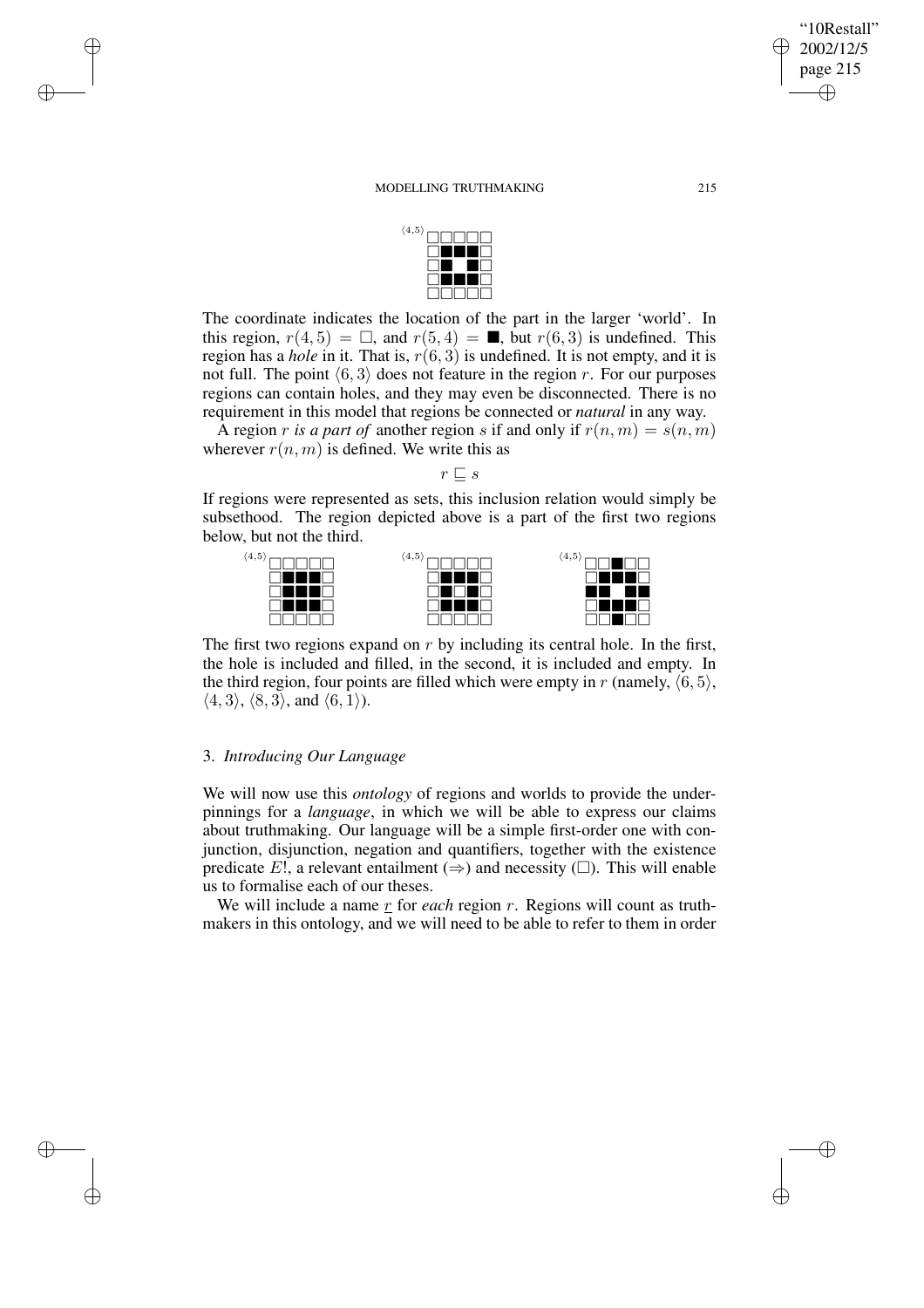✐

✐

### 216 GREG RESTALL

to state our theses about truthmaking. Our language is constructed from these basic items in the usual way. 4

Our model will be based on a fundamental relationship between regions and sentences. This relationship will be expressed in the *metalanguage*. We will write

 $r \Vdash A$ 

to indicate that according to the region r, A holds. This is not a statement *in* our language. It is a statement *about* the relationship between our ontology and our language. However, it has an *analogue* in our language

 $E!r \Rightarrow A$ 

This is a sentence of our language, and we will show that this sentence will be true *in* our model (in a sense to be defined soon) if and only if  $r \Vdash A$  is true *of* our model.

The relationship  $\Vdash$  is one of *weak* truthmaking. If  $r \Vdash A$ , then *according to* r, A *holds*. That does not mean, in and of itself (in our model) that A holds. For A to hold we need r to *exist*, or be *actual*. The *existence* of the truthmaker is needed for *strong* truthmaking, then notion of primary interest to us.

A fundamental *constraint* on weak truthmaking is the HEREDITARY CON-DITION.

• If  $r \sqsubseteq s$  then  $r \Vdash A$  only if  $s \Vdash A$ .

According to this condition, if  $r$  is contained in  $s$ , then anything made true by r is also made true by s. Truth *expands* as regions expand. This is an important restriction on the kinds of propositions we can consider, or more accurately, it is a restriction on how we model them. For example, the proposition 'There is are no inhabited points here' should not be modelled as a simple negative existential, which is true in a small (uninhabited) region and false in a larger (inhabited) one. That would fall foul of the hereditary condition. No, to model this, the proposition must make reference to the region involved. The claim that there is no beer in  $r$  might be true in  $r$ , and still be true in a larger, beer-including region  $s$ , which contains  $r<sup>5</sup>$ .

We will go on to define the behaviour of the most important predicate in our language, the existence or actuality predicate.

 $4$ I prefer the definition according to which there are no formulae with free variables. We have names for each region, so we will be able to give *substitutional* clauses for the quantifiers.

5 For more on the distinction between *persistent* and *non-persistent* propositions in the context of situation theory, see Barwise's "Branchpoints in Situation Theory" [3].

✐

✐

✐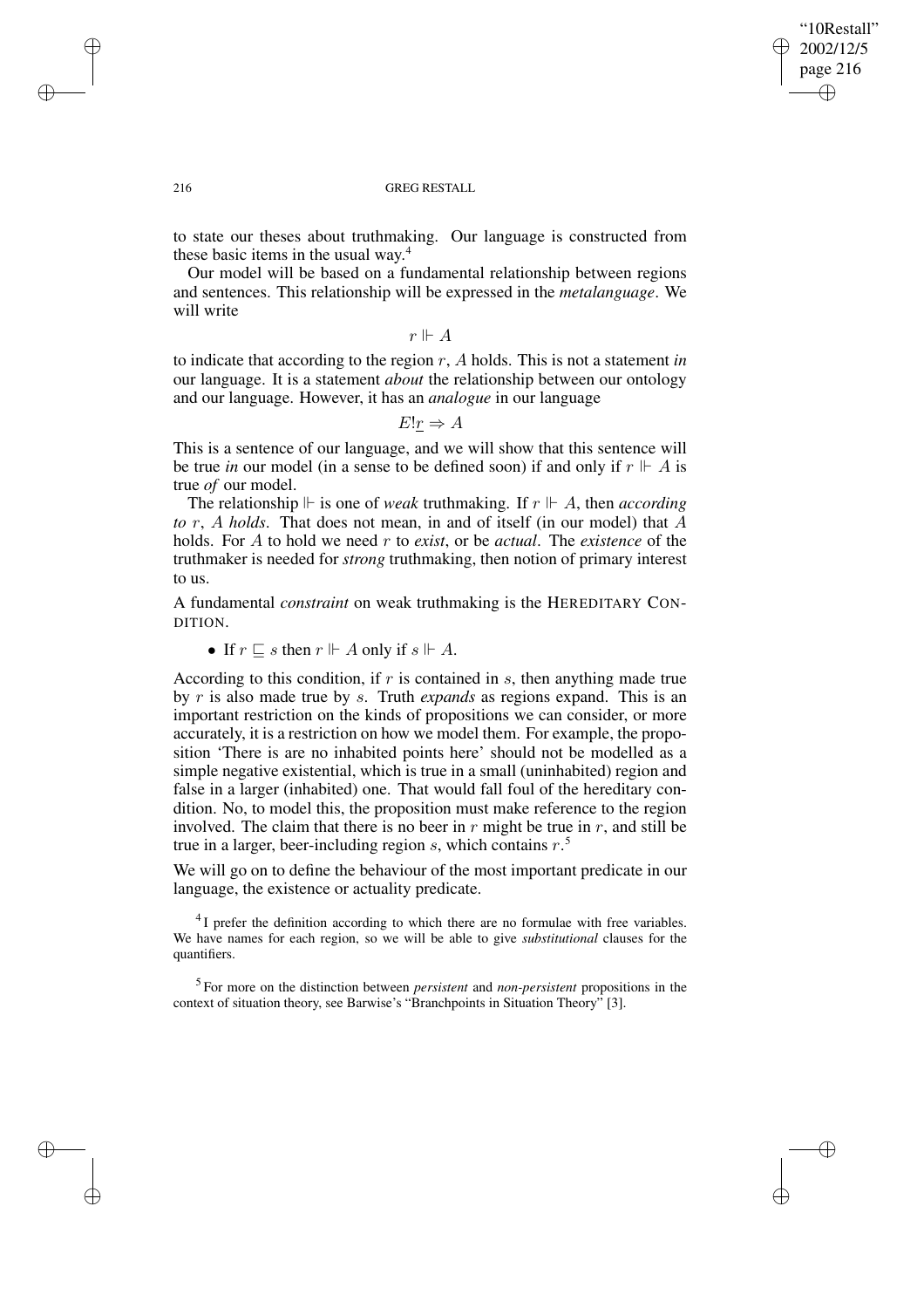•  $r \Vdash E!s$  if and only if  $s \sqsubset r$ .

✐

✐

✐

✐

This definition of the extension of the existence predicate is a natural one. According to r, s exists (or is actual) just when s is a part of the region r. The region r "knows about" all and only those regions inside it. This definition satisfies the hereditary requirement. If  $s$  exists according to  $r$ , then it exists according to any larger region.

If you are interested in adding other predicates to our language, the only constraint you need consider is the hereditary requirement. For example, for each coordinate  $\langle m, n \rangle$  you can add the simple proposition (construed as a zero-place predicate) Inhabited $(m, n)$  such that

•  $r \Vdash$  Inhabited $(m, n)$  if and only if  $r(m, n) = \blacksquare$ .

This seems to be the appropriate interpretation of inhabitation.

We end this section with the other simple recursive clauses for truth-inregions, those for conjunction and disjunction. These have the obvious definitions.

- $r \Vdash A \land B$  if and only if  $r \Vdash A$  and  $r \Vdash B$ .
- $r \Vdash A \lor B$  if and only if  $r \Vdash A$  or  $r \Vdash B$ .

These connectives do not fall foul of the hereditary requirement. If A and B satisfy heredity, then so will their conjunction and disjunction.

# 4. *Compatibility and Negation*

It is a little more difficult to define the semantics of negation in a way which also satisfies the hereditary requirement. It is no use to require that  $r \Vdash \sim A$ if and only if  $r \nVdash A$ . That will not do, unless all regions which are part of the one world agree on all propositions, and that leaves us with an uninteresting notion of truthmaking. One must look to alternative accounts of negation.

One such alternative account is to define the *negative extension* of a predicate (where it is *false*) along with its positive extension (where it is true). Then one defines truth and falsity of more complex propositions together. This is the approach of Nelson's constructible falsity [12], Dunn's semantics for first-degree entailment [7], and Barwise and Perry's situation theory [4]. As such it has a long heritage. However, we will not take this approach here. Instead of defining positive and negative extensions and having *two* recursive clauses for each connective or operator (which is easy for conjunction and disjunction, but more difficult for the quantifiers, modality and entailment) we will define negation by way of the relation of *compatibility* between regions [9, 10, 15].

"10Restall" 2002/12/5 page 217

✐

✐

✐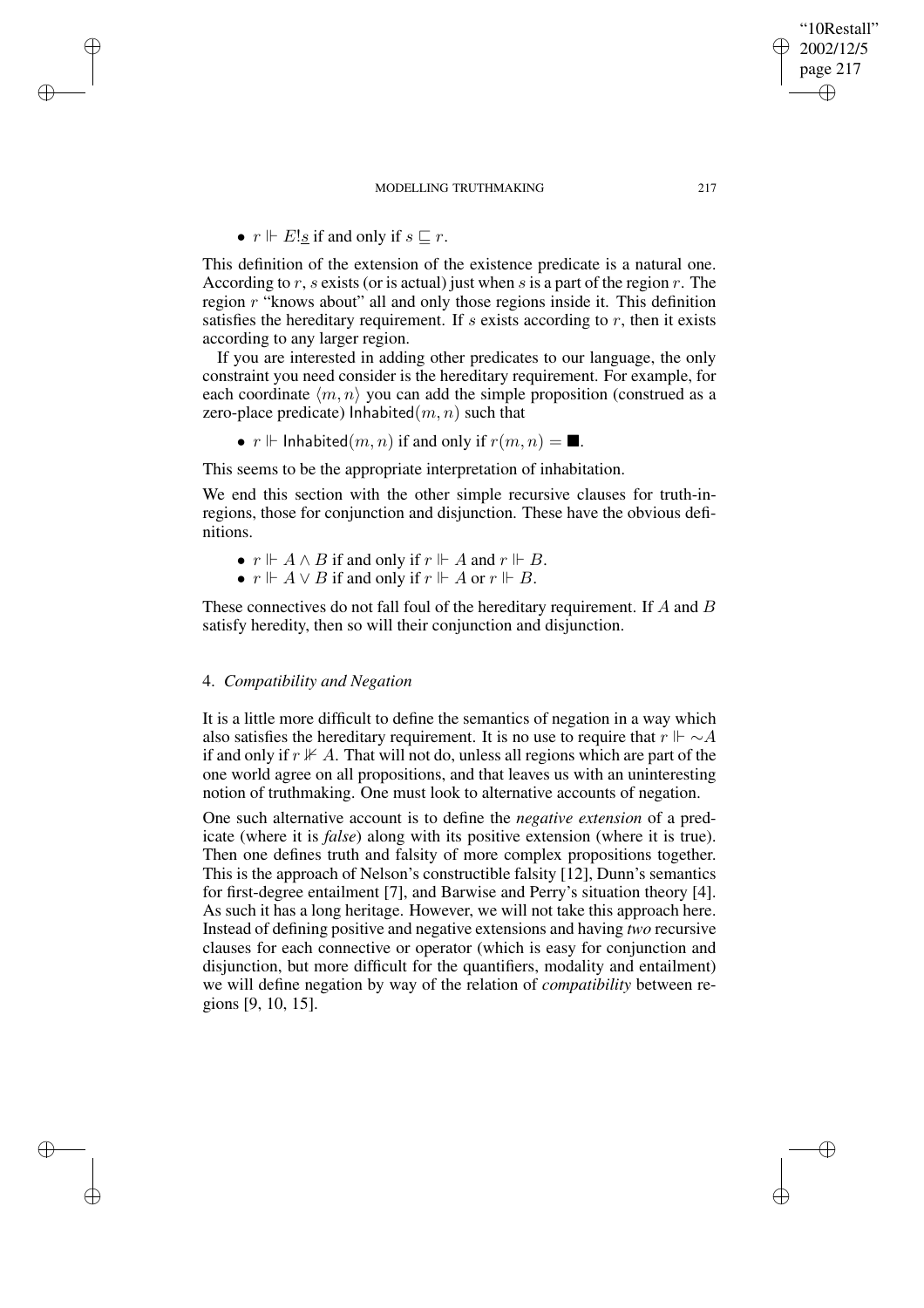"10Restall" 2002/12/5 page 218 ✐ ✐

✐

✐

218 GREG RESTALL

What is it for two regions to be compatible? For us, it will be that the two regions r and s share no points of *disagreement*. The regions r and s are compatible (which we write as 'rCs') just when there is no pair  $\langle m, n \rangle$  of coordinates such that according to one region,  $\langle m, n \rangle$  is inhabited by  $\blacksquare$ , and according to the other, that point is inhabited by  $\Box$ . That is, there is no point at which r and s *disagree*. Given this definition of compatibility, the account of negation is straightforward.

•  $r \Vdash \sim A$  if and only if for each s where  $rCs$ ,  $s \nvDash A$ .

That is, according to r, A is *not* true just when for every *compatible* s, A does not hold in s. Or equivalently,  $\sim$  A is true in r just when any region in which  $A$  holds is incompatible with  $r$ .

Here are three regions,  $r$ ,  $s$  and  $t$ .



The region  $r$  is compatible with region  $s$ , but not with  $t$  ( $r$  and  $t$  disagree on the central point in the square). Region  $s$ , on the other hand, is compatible with both  $r$  and  $t$ .

This clause for negation allows regions to be *incomplete*. If  $s \sqsubseteq r$ , but r is strictly larger than s (as in the case above) then  $s \not\perp E!r$ , but on the other hand,  $s \nvDash \sim E!_{r}$ , for there is a region compatible with s (namely, r) in which E!r holds. Therefore s  $\mathbb{1}$  E!r  $\vee \sim E!$  Similarly, r  $\mathbb{1}$  Inhabited(4,5)  $\vee$  $\sim$ Inhabited $(4,5)$ .<sup>6</sup>

However, the negation operator in these modelsis not really a non-classical one. Negation operates classically at *worlds*, in which we have a totality of information, and no "gaps". For any world  $w$ , the only regions  $r$  such that wCr are those r which are a *part* of w. It follows that worlds are consistent and complete, as you would expect. We can reason like this: if  $w \Vdash \sim A$ , then since  $wCw$ ,  $w \nVdash A$ . Conversely, if  $w \nVdash A$ , then for every  $r \sqsubseteq w$ ,  $r \nVdash A$  (by heredity). It follows that for every r where  $wCr$ ,  $r \nVdash A$ , which gives us  $w \Vdash \neg A$  as desired. So, worlds satisfy the *classicality* condition

$$
w\Vdash\sim\!\! A\text{ if and only if }w\nVdash A
$$

Worlds are completely classical, and negation works as you would expect there. It is not surprising, however, that negation behaves a little oddly *elsewhere*. For example, in our model, although r need not make each  $A \vee \sim A$ 

✐

✐

✐

<sup>&</sup>lt;sup>6</sup> Note that according to this definition,  $r \Vdash \sim$ Inhabited $(n, m)$  if and only if  $r(n, m) =$  $\Box$ , as one would hope.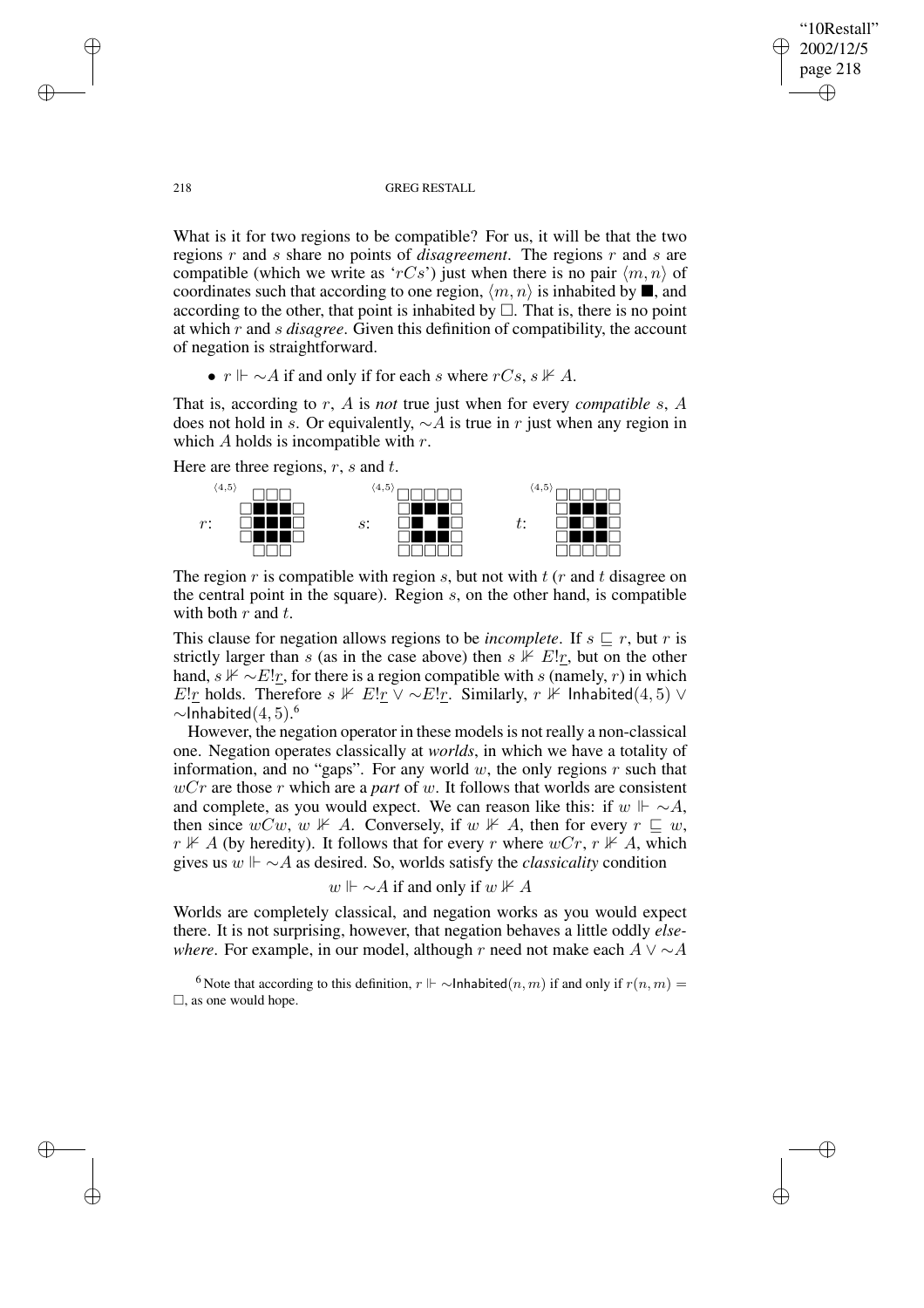✐

✐

✐

✐

true, it does make ∼∼(A ∨ ∼A) true. For there is *no* region s at which  $\sim(A \vee \sim A)$  holds (all regions are consistent: for any r, rCr). Therefore for all regions  $r, r \Vdash \sim \sim(A \vee \sim A)$ . It follows that double negation elimination fails to be a valid consequence on what is true in a *region*. 7

I will not discuss the desirability or otherwise of this result at this point. I will merely end this section *indicating* how it can be surmounted and how the validity of the rule of double negation elimination (and all the de Morgan laws) can be restored. The way ahead is to allow *inconsistent* as well as incomplete regions. A region can now be represented as a *relation* between coordinates and values instead of a function.<sup>8</sup> Now a region can underdetermine, uniquely determine, or *overdetermine* the inhabitant of any point. Instead, then of writing ' $r(m, n) = \blacksquare$ ' to indicate that the value of r at  $\langle m, n \rangle$  is  $\blacksquare$ , we will write ' $\blacksquare r(m, n)$ ' to indicate that  $\blacksquare$  is *one* value of r at  $\langle m, n \rangle$ . A region r is *consistent* if and only if whenever  $\blacksquare r(m, n)$ , it is not the case that  $\Box r(m, n)$ . A region r is *complete* if and only if whenever it is not the case that  $\Box r(m, n)$  it is the case that  $\blacksquare r(m, n)$ . Worlds are the complete, consistent regions.

Inclusion of relations is defined as before:  $r \sqsubseteq s$  if wherever r says there is a  $\blacksquare$  so does s, and wherever r says there is a  $\square$  so does s. Note that any region included in a consistent region is itself consistent, and that any region including an inconsistent region is itself, inconsistent. Worlds now are *not* at the top of the inclusion chain. They are themselves contained in inconsistent regions which extend them by being *confused* about points.

Compatibility, then, is defined just as before. The region  $r$  is compatible with the region s just when there is no point  $(m, n)$  where one region takes there to be (at least) a  $\blacksquare$  and the other takes there to be (at least) a  $\Box$ . Now a region may well not be compatible with *itself*. (The only way for a region to disagree with itself is for it to be inconsistent, of course.) Perhaps more surprisingly, an inconsistent region can be compatible with other regions. If r is confused about  $\langle m, n \rangle$ , it may well be compatible with s, if s says nothing about that point. If that is the case,  $r$  and  $s$  do not disagree. They are compatible.<sup>9</sup>

<sup>7</sup> However, it is of course valid in each *world*. If  $w \Vdash \sim \sim A$  then  $w \nvDash \sim A$ , and by completeness,  $w \Vdash A$ .

<sup>8</sup> Or, if you prefer, a completely *arbitrary* set of coordinate–value pairs.

 $9$  This means that the compatibility of  $r$  and  $s$  does *not* mean that they have a consistent extension. I might well not disagree with you, but it does not follow that our beliefs can be fused into a consistent whole, for either (or both) of us might be inconsistent about something, about which the other has no opinions.

"10Restall" 2002/12/5 page 219

✐

✐

✐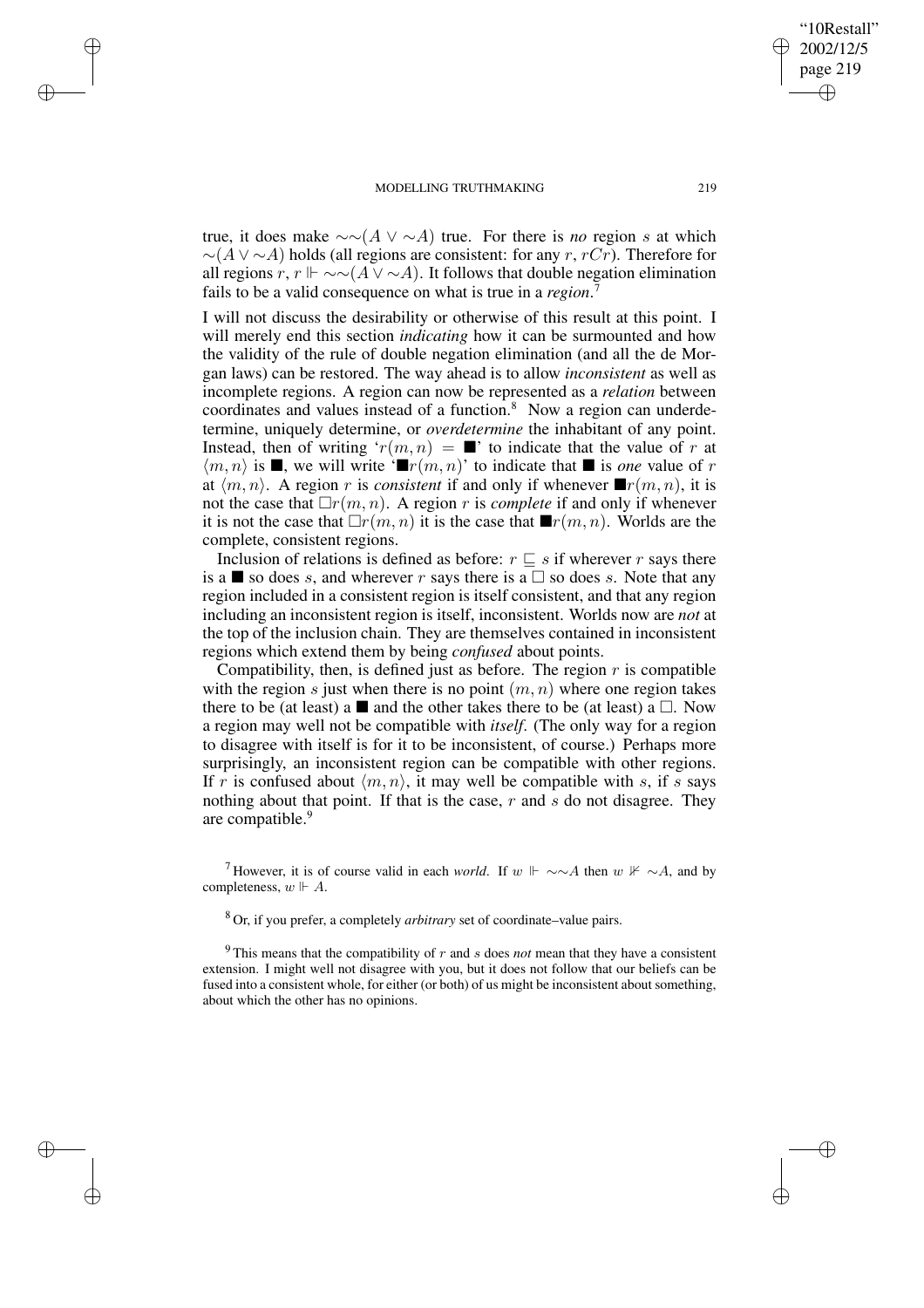✐

✐

### 220 GREG RESTALL

From all of this, it follows that negation satisfies double negation elimination (and introduction) and the de Morgan laws. The result is not a complex one. The idea is that now, each point r has a *maximal compatible partner* r ∗ . The region  $r^*$  is  $\blacksquare$  where r is  $\blacksquare$  only,  $\square$  where r is  $\square$  only, it is inconsistent where  $r$  is incomplete, and incomplete where  $r$  is inconsistent. It follows that  $rCr^*$ , and furthermore, if  $rCs$ , then  $s \sqsubseteq r^*$ . The region  $r^*$  "wraps up" all of the regions compatible with  $r$ . By definition, it is not hard to see that  $r^{**} = r$ , and that  $r \Vdash \sim A$  if and only if  $r^* \nvDash A$ . It follows that if  $r \Vdash \sim \sim A$ , then  $r^* \nvDash \sim A$ , and then that  $r = r^{**} \Vdash A$ . Double negation elimination is preserved.

There is more that can be said in the defence of the use of inconsistent regions. I have done this elsewhere [15], and I will not labour the point here. Suffice to say, again, that negation treated in this way is not particularly nonclassical. Worlds are the regions w such that  $w = w^*$ , and negation works completely classically in each world. Furthermore, the inconsistent regions do not exist (are not actual) in any world. It will follow (in the next section, when we define necessity) that they are necessarily nonexistent. They are *impossibilia*.

As attractive as inconsistent regions are for our logic, and as understandable as they are in these models, you do not need to accept them to do truthmaking. In the next sections, we not presuppose the acceptance of inconsistent regions, or, for that matter, will we do anything which will rule them out.

Before moving on to the rest of our language, we should pause to note that negation, defined in terms of compatibility, satisfies our hereditary condition. If r and s are compatible, then any region inside r is compatible with s. Therefore, if  $r \nvDash \neg A$ , there is some compatible s where s  $\Vdash A$ . It follows that if  $r' \sqsubseteq r$ ,  $r' \nvDash \sim A$  too. We have just proved the *contraposition* of the hereditary condition. If  $r' \Vdash \sim A$  and  $r' \sqsubseteq r$ , it follows that  $r \Vdash \sim A$  too.

# 5. *Quantifiers*

We must model the quantifiers, for they appear in our last thesis about truthmaking. In our language we have a name for *every* region, so quantification can be done *substitutionally*. We have the following clauses:

- $r \Vdash (\forall x)A(x)$  if and only if  $r \Vdash A(s)$  for each region s.
- $r \Vdash (\exists x) A(x)$  if and only if  $r \Vdash A(s)$  for some region s.

These quantifiers are not particularly odd, except for the fact that they allow for quantification over *nonexistent* objects. For example, take the regions  $r$ , s and t from page 218. Regions r and t are incompatible, so it follows

✐

✐

✐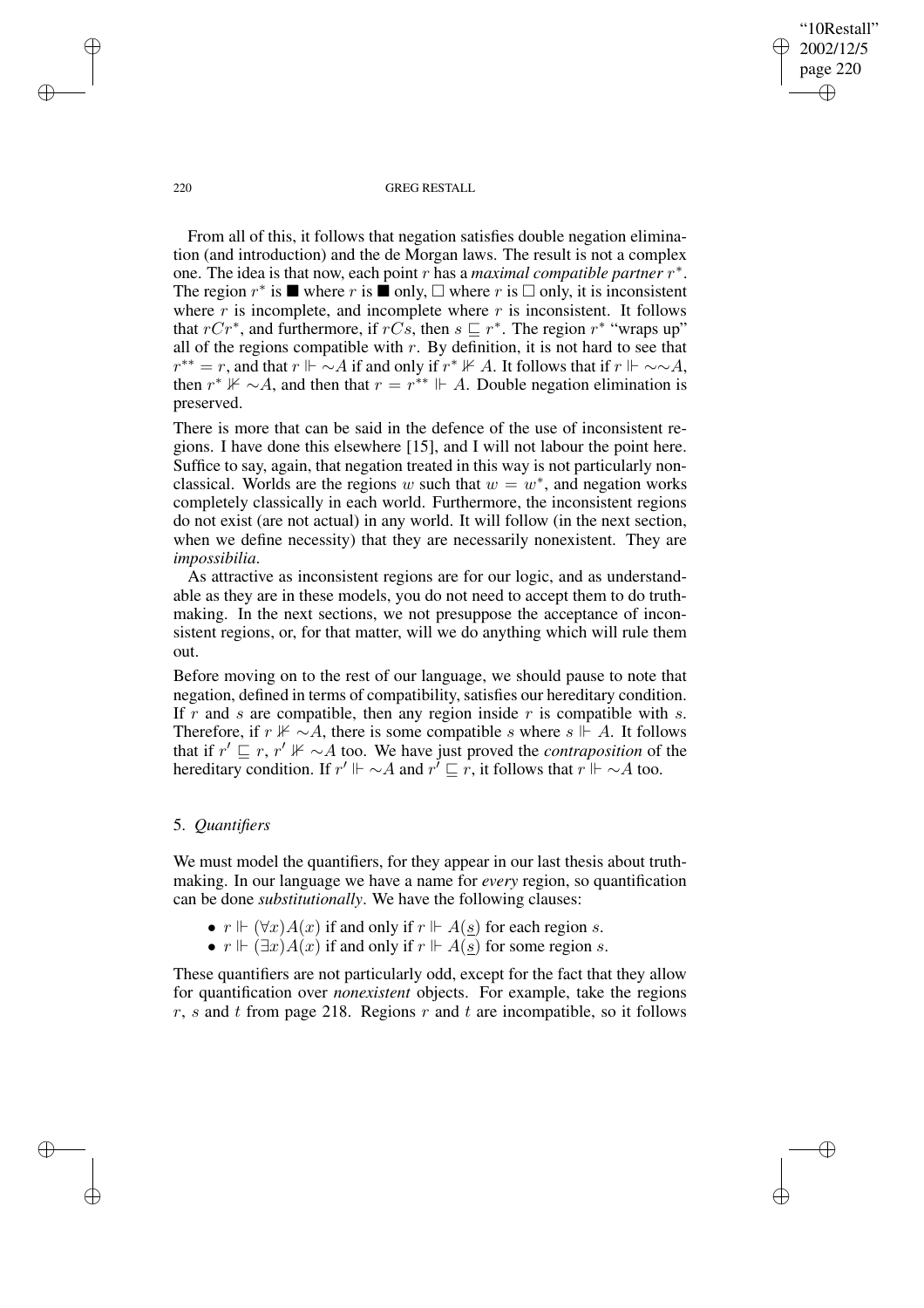that any region compatible with r, cannot contain t. Therefore  $r \Vdash \sim E!t$ , and by the clause for the particular (*existential*?) quantifier,  $r \Vdash (\exists x) \sim E!x$ . According to  $r$ , some thing does not exist.

Is this substitutionally defined quantifier inappropriate for our last truthmaking thesis? This thesis states, if you recall, that  $A$  relevantly entails  $B$  just when, of necessity, any truthmaker for  $A$  is a truthmaker for  $B$ . Recall that *strong* truthmaking is at issue here, for which *existence* is necessary. If r is a truthmaker for  $A$  in *this* sense, we require that  $r$  exist. So, this clause will have to be formalised using  $E!$  to restrict the scope of the quantifier in question. No "funny business" with nonexistent regions will interfere in the interpretation of this clause, and the substitutionally defined quantifier seems appropriate.

# 6. *Necessity and Entailment*

✐

✐

✐

✐

From this point on, the evaluation conditions are much more *tentative*. We have a very good idea of what it is for a claim of the form  $\Box A$  to be *true*. It is for it to be true in any different possibility (or *world*). We have much less idea of what *makes* such a claim true. Or in our models, we have much less idea of what is for  $\Box A$  to be true in a *region*. Our certainty fades even earlier when it comes to the truth and the truthmakers of *relevant entailment*. As a result, the evaluation conditions in this section should be taken as providing a *model* which verifies the truthmaking theses, but not as in any sense an *interpretation* which gives an account of the meanings of modal claims.

Consider necessity first. We wish to give an account of when  $r \Vdash \Box A$ . There seem to be at least two reasonable constraints to any such account. First, it seems quite plausible to hold that  $w \Vdash \Box A$  if and only if in each world w',  $w' \Vdash A$ . This is the traditional modal account of necessity. According to *this* world, A is necessary, just when A is true in *each* world. This is the simple possible worlds account of necessity, and it yields the logic S5.

This constraint gives us more than you might think. In conjunction with the hereditary condition, it shows that in any region  $r$  which is included in a world,  $\Box A$  is true *only if* A is true in each world. Regions cannot hold that anything is necessary which is not true in each world.

That is one constraint. The second reasonable constraint is that if  $r \Vdash \Box A$ , then  $r \Vdash A$ . That is, if r takes A to be *necessary*, then r itself also takes A to be true. This seems like a reasonable constraint on an interpretation of necessity. It follows from these two constraints (with all that has gone before them) that we should *not* require that  $r \Vdash \Box A$  if and only if A is true in each *world*. For A ∨ ∼A is true in each world, and it would follow

"10Restall" 2002/12/5 page 221

✐

✐

✐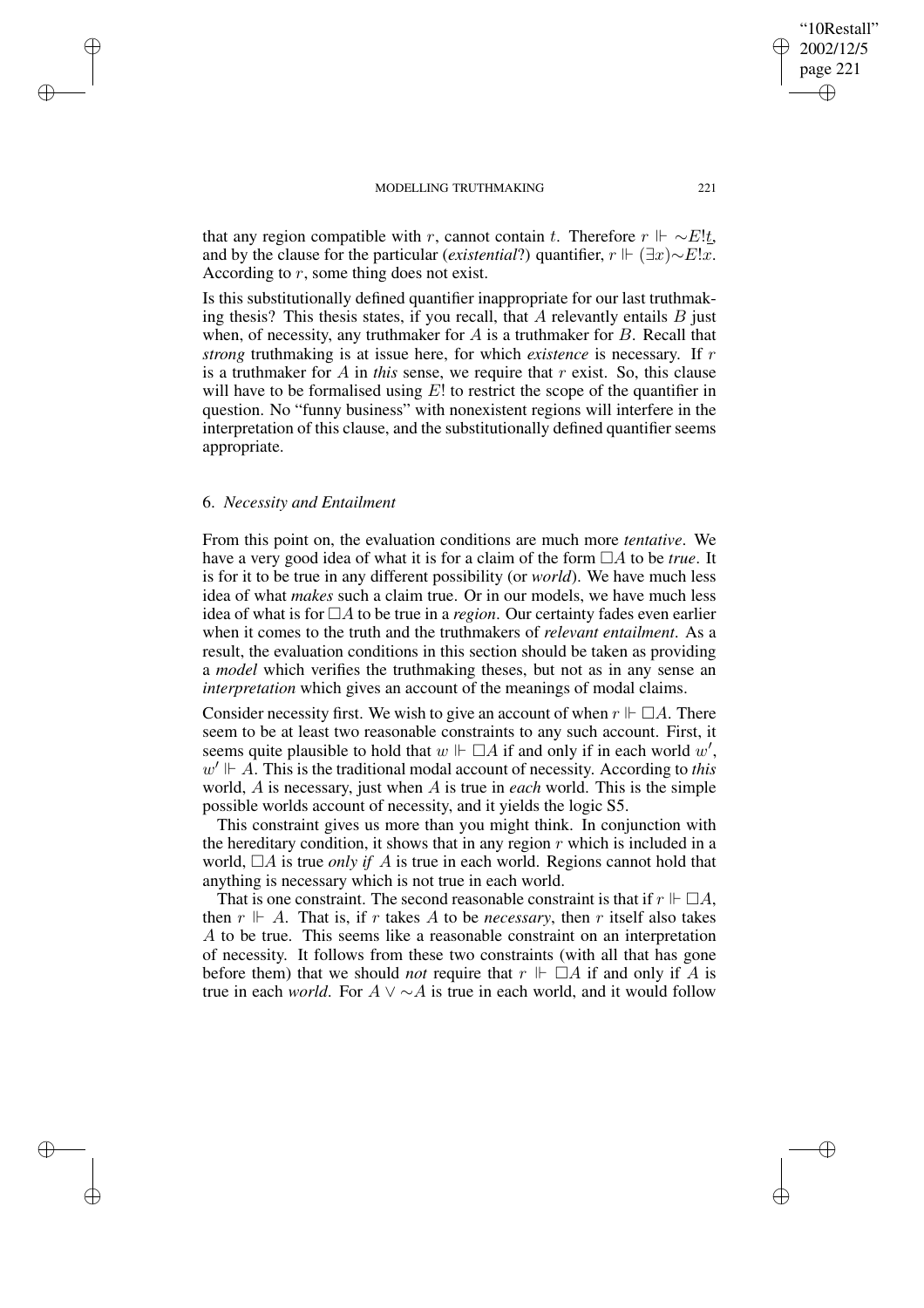✐

✐

### 222 GREG RESTALL

that  $r \Vdash A \vee \sim A$  for *any* region r, giving either  $r \Vdash A$  or  $r \Vdash \sim A$ , and truthmaker monism.

So, the truth of  $\Box A$  (in a region) does not amount simply to its truth in all worlds. That will suffice for its truth in all *worlds*, but for regions smaller than worlds, we require *more* to show that a proposition is necessary. What can we do to give an account of this?

One approach is to keep the idea of an *accessibility* relation, but to expand it to take regions into account as well as worlds. We will have  $r \Vdash \Box A$  if and only if for each *s* accessible from  $r$ ,  $s \Vdash A$ . What will such an accessibility relation look like? From our first constraint, we require that all worlds (and only worlds) are accessible from worlds. From our second constraint, we require that regions be accessible from themselves. There are a multitude of candidate accessibility satisfying these two constraints. We will consider just one:

The region s is *accessible from* r just when r and s *share areas*. That is, when r and s are *defined* on exactly the same points.

We write this as ' $r \approx s$ '. If we have just consistent regions in our model, then worlds and only worlds are accessible from worlds.<sup>10</sup> For smaller regions r, worlds are not accessible, but any other region on the same area is. For example, the first and the second regions on page 215 are mutually accessible. The third region is not accessible from either of the others, because it is on a strictly smaller area. So, we have the following modelling condition on necessities.

•  $r \Vdash \Box A$  if and only if for each s where  $r \approx s$ ,  $s \Vdash A$ .

The resulting picture is this: regions "know about" their areas. Worlds, have *total* areas, so they know about everything. Any modal necessity at all is true in each and every world (this is S5). However, not all modal truths are true in each *region*. However, some are. For example,  $s \Vdash E!s$  (in s, s exists). On any *other* region r on the same area, s does not exist. That is,  $r \Vdash \sim E!s$ . Any *other* region on the same area is incompatible with s. Therefore, for all regions r on the same area as s, we have  $r \Vdash E!_S \vee \sim E!_S$ , and as a result, s  $\Vdash \Box(E!_S \vee \sim E!_S)$ . This instance of the law of the excluded middle is necessary at a region more restricted than an entire world.

We had, in fact, one more constraint for our interpretation of necessity: the hereditary constraint. We must verify that if  $r \subseteq s$ , and  $r \Vdash \Box A$ , then

✐

✐

✐

<sup>10</sup> If we have inconsistent regions, then any *complete* region (including inconsistent ones) will be accessible from a world, but this is no problem for the evaluation of modal claims. For each inconsistent region has consistent regions contained in it, and as a result we will still have  $w \Vdash \Box A$  only if  $w' \Vdash A$  for each world  $w'$ .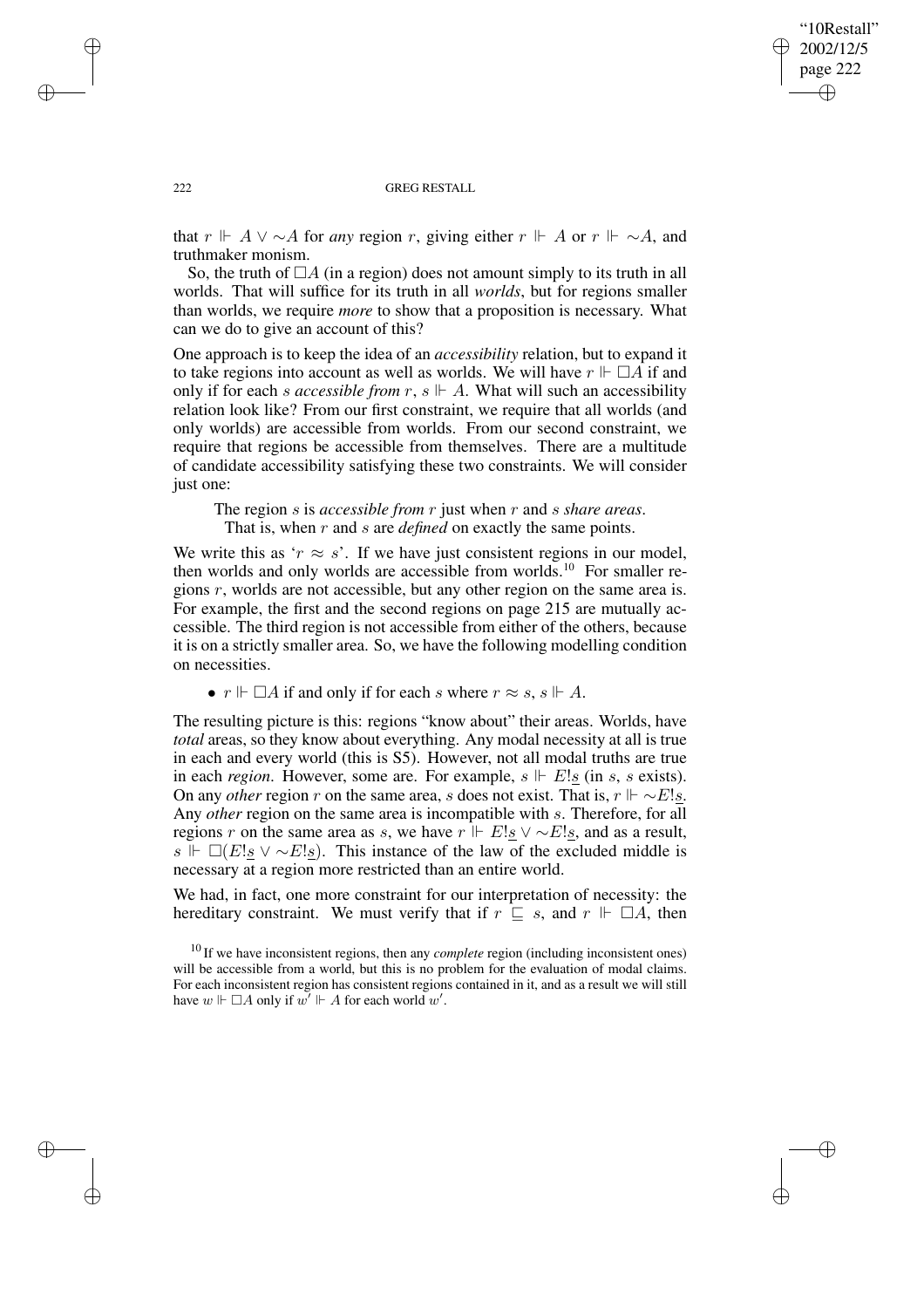✐

✐

✐

✐

s  $\Vdash \Box A$ . But this is not difficult. If  $r \Vdash \Box A$ , then for any r' where  $r \approx r'$ , we have  $r' \Vdash A$ . Now if we have some s' where  $s \approx s'$ , we can find some r' where  $r' \sqsubseteq s'$  and  $r' \approx r$ . (How? Consider the intersection of s' with the area covered by  $r$ . The area covered by  $r$  is included in that covered by  $s$ , so such an intersection exists.) Since  $r \Vdash \Box A$ , we have  $r' \Vdash A$ , and hence  $s' \Vdash A$ . This shows that  $s \Vdash \Box A$ , as desired. The hereditary condition is satisfied.

We have, therefore, a notion of necessity in our models. It acts in a completely orthodox way when restricted to worlds. We will use this account of necessity in verifying our truthmaking theses. $<sup>11</sup>$ </sup>

Necessity is a simple matter, when compared with relevant entailment. Studies of the semantics of entailment have resulted in ideas of great formal elegance, but the structures studied have not found universal appeal [5, 6, 13]. As a result, the account given here is doubly tentative.

We will define entailment in a similar manner to necessity. The idea of the *area* of a region will play an important role. Again, we have constraints on appropriate interpretations of entailment. First, we want worlds to make  $A \Rightarrow B$  true just when any region in which A is true is one in which B is true. This will make  $\Rightarrow$  a *relevant* entailment. Second, we would like to allow regions to somehow be more *discriminating* than worlds in making entailments true. Regions may be appropriately *local*. Third, we must satisfy the hereditary constraint. There is at least *one* way to model entailment which meets these criteria. The crux of the definition is found in the notion of a *restriction*. Given regions s and r, the *restriction* of s to the *area* of r, is the region  $s|r$  is the subregion of s which covers only the area covered by r. If there is no such subregion (if r and s do not overlap in area) then  $s|_r$  is the empty region.<sup>12</sup> Here are some facts about *restriction*.

• If  $r \sqsubseteq s$  then  $r|_s = r$  and  $s|_r = r$ . If w is a world,  $r|_w = r$ .

<sup>11</sup> What of possibility? There are two ways to go. One is to define  $\Diamond$  as  $\sim \Box \sim$ , and the other is to use the existential quantifier and the same accessibility relation in the standard modal definition. In the case of worlds, these definitions agree. In the case of regions they differ. If we have inconsistent regions,  $r \Vdash \sim \square \sim A$  if and only if there is some s where  $r^* \approx s^*$  where  $s \Vdash A$ . In our models, we might have  $r \approx s$  without  $r^* \approx s^*$  (if r is a consistent subregion of s, for example) or *vice versa*. It is unclear what should be said about this difference. One radical but plausible proposal is to say that  $\Diamond$  and ∼ $\Box \sim$  are simply *not equivalent*. Of course, they agree at all *worlds* but not necessarily in all *regions*.

 $12$  It is possible to do away with the empty region in what follows, at the cost of complicating our account of entailment a little. Instead of talking of  $s<sub>r</sub>$  we talk of the *three-place relation*  $s|_r \subseteq t$  (abusing notation somewhat), which holds if and only if each point  $\langle m, n \rangle$ which is assigned a value by  $s$  *and* in the area of  $r$  is assigned the same value by  $t$ . Then  $r \Vdash A \Rightarrow B$  if and only if for each s, t where  $s \Vdash_{r} \sqsubset t$ , if  $s \Vdash A$  then  $t \Vdash B$ .

"10Restall" 2002/12/5 page 223

✐

✐

✐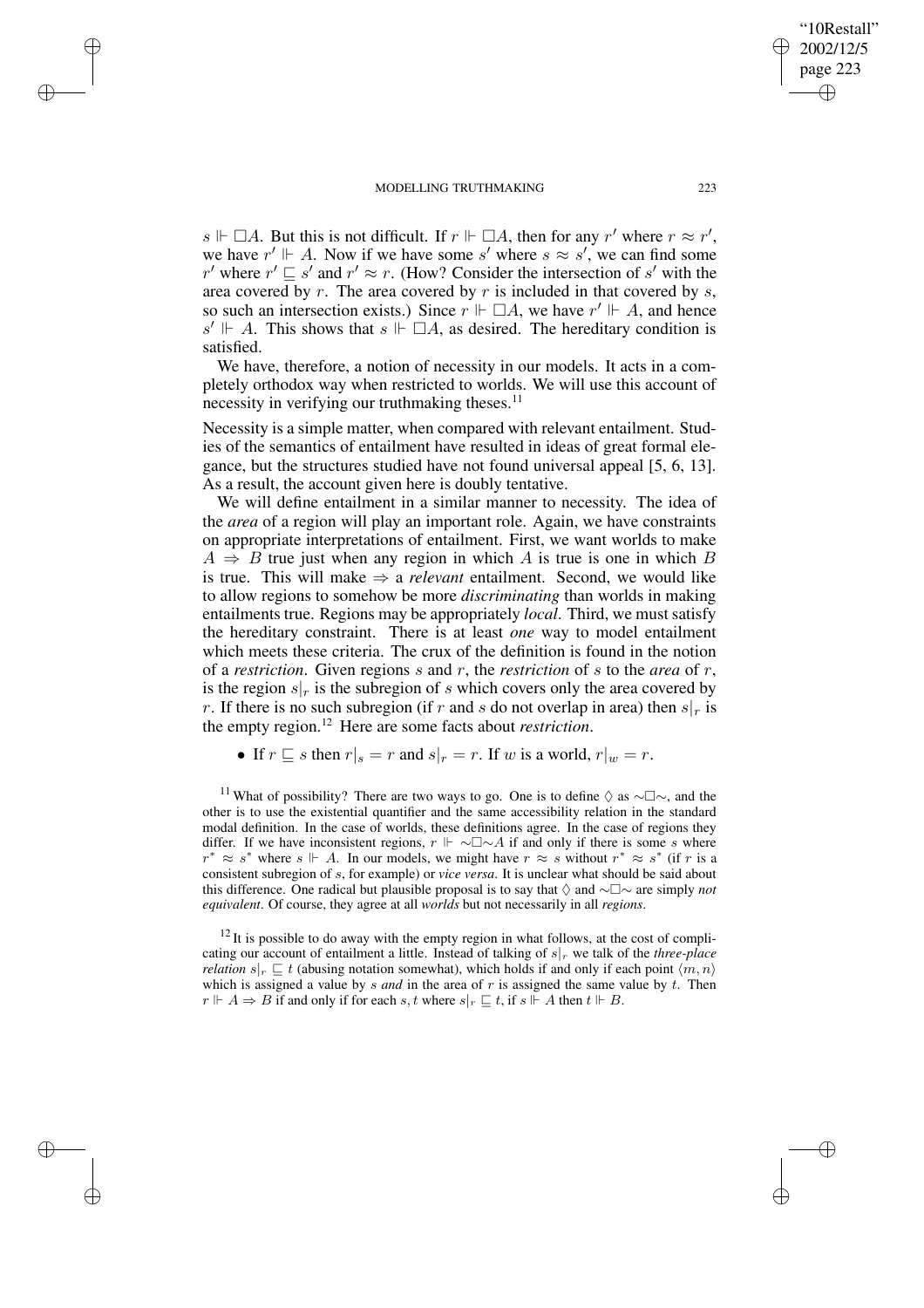"10Restall" 2002/12/5 page 224 ✐ ✐

✐

✐

### 224 GREG RESTALL

Restriction works like intersection when the two regions are ordered. Furthermore, the restriction of any region to a *world* (any world) is that region itself.

• If  $r \sqsubseteq r'$  then  $s|_r \sqsubseteq s|_r'$  and  $r|_s \sqsubseteq r'|_s$ .

Restriction is *monotonic* in both positions. This will be important when verifying that entailment satisfies the hereditary constraint.

Given this account of restriction, we can define entailment as follows:

•  $r \Vdash A \Rightarrow B$  if and only if for each s where  $s \Vdash A$ ,  $s|_r \Vdash B$ .

That is,  $A \Rightarrow B$  is true at r just when *wherever* A is true, B is true at the restriction of that region to r. This meets our constraints. First of all,  $w \Vdash$  $A \Rightarrow B$  if and only if for each s where  $s \Vdash A$ , we have  $s = s|_w \Vdash B$ . An entailment is true in a *world* just when in any region in which the antecedent is true, so is the consequent.

Second, regions can indeed be more local with respect to entailments. For example,  $w \Vdash E!_{\underline{r}} \Rightarrow E!_{\underline{r}}$ , but this true entailment is not verified in *every* region. We have  $s \Vdash E!_{\underline{r}} \Rightarrow E!_{\underline{r}}$  only if whenever  $t \Vdash E!_{\underline{r}}$ ,  $t|_s \Vdash E!_{\underline{r}}$ . Now,  $t \Vdash E!$  if and only if  $r \sqsubseteq t$ . Therefore  $s \Vdash E!$   $\geq E!$  if and only if  $r|_s \Vdash E!_r$ . This will obtain only if s covers at least the region of r. This need not be the case. So, entailments may well be local matters.

Third, entailment does indeed satisfy the hereditary constraint. If  $r \Vdash$  $A \Rightarrow B$ , then if  $r \sqsubseteq r'$ , and  $s \Vdash A$ , then since  $s|_r \Vdash B$  we also have  $s|_r' \Vdash B$ (by the monotonicity of restriction). Entailments are preserved as you go up the inclusion ordering.

Now we can look at the *internal* reading of truthmaking. The internal reading of  $s \Vdash A$  is the sentence  $E^{\prime} \to A$ . When does  $r \Vdash E^{\prime} \to A$ ? We can reason as follows:  $r \Vdash E!_S \Rightarrow A$  if and only if for each t where  $t \Vdash E!_S$ ,  $t|_r \Vdash A$ . But  $t \Vdash E!_s$  if and only if  $s \sqsubseteq t$ . So, by monotonicity,  $t|_r \Vdash A$ whenever  $t \Vdash E!_s$  if and only if  $s|_r \Vdash A$ . So, *according to* r, *s* makes A true if and only if  $s|_r \Vdash A$ . This does not seem unreasonable. A region r "knows" truthmaking within its area. Therefore, s makes A true according to a *world* if and only if  $s \Vdash A$ . So, worlds *get truthmaking right*.

Furthermore, it follows that "truthmaking is its own reward" (to use Barry Smith's words [19]). If  $r \Vdash A$  then  $r \Vdash E!r \Rightarrow A$ ; if r makes A true, then r makes it true that  $r$  makes  $\ddot{A}$  true.

That deals with weak truthmaking. For strong truthmaking, we have  $E!x \wedge y$  $(E!x \Rightarrow A)$ , to model 'x makes A true'. This behaves well. We have  $r \Vdash E!_s \wedge (E!_s \Rightarrow A)$  (according to r, s (successfully) makes A true) if and only if  $r \Vdash E!_S$  (so  $s \sqsubseteq r$ ) and  $r \Vdash E!_S \Rightarrow A$ . We have already seen that this latter fact means that  $s|_r \Vdash A$ . Now since  $s \sqsubseteq r$ , this obtains just when

✐

✐

✐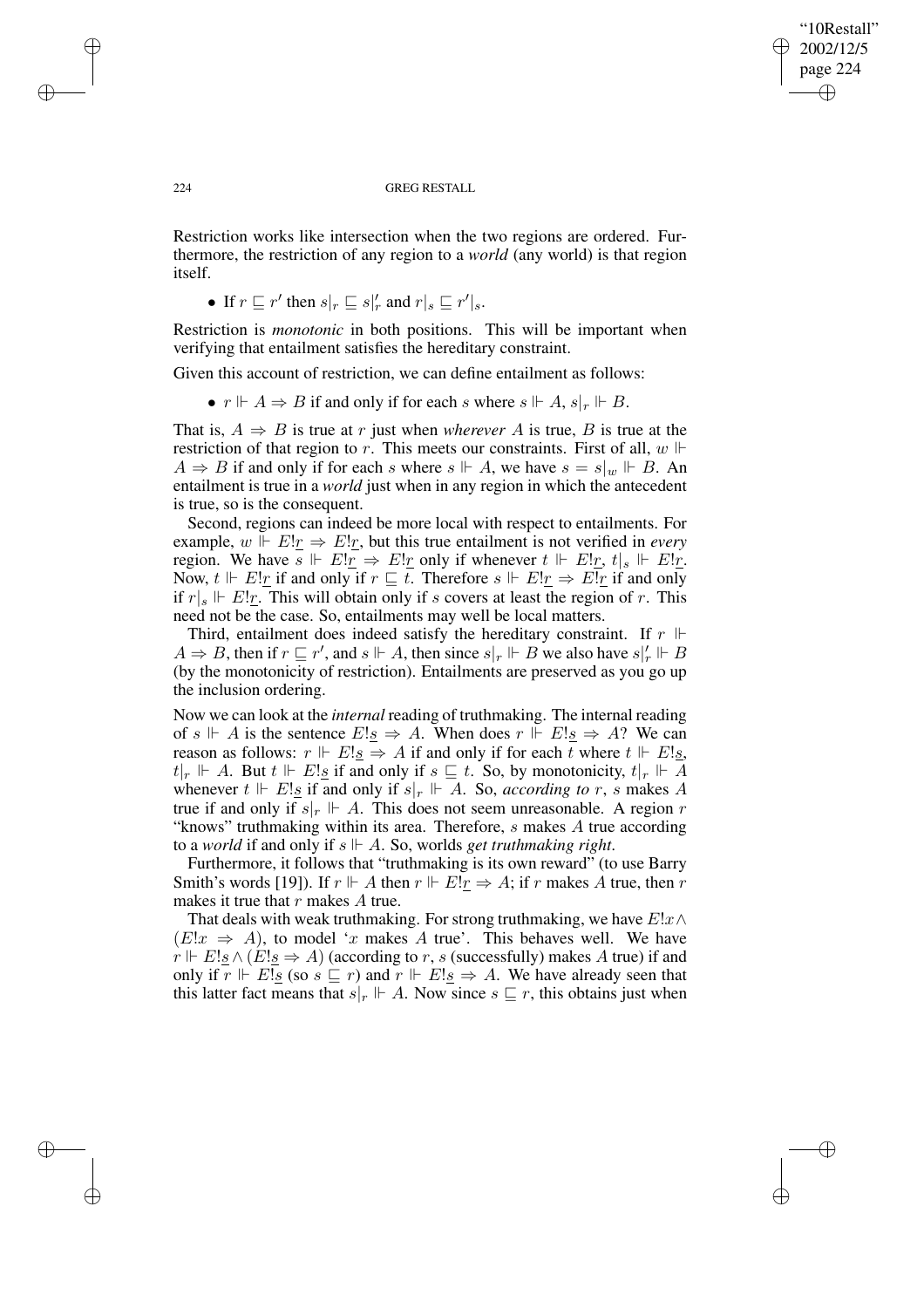$s \Vdash A$ . So, according to r, s (successfully) makes A true just when s is a part of  $r$ , and  $s$  does in fact make  $A$  true.

It follows immediately, that the first of our truthmaking theses holds in a very strong sense in our models.

• 
$$
w \Vdash A \Leftrightarrow (\exists x)(E!x \land (E!x \Rightarrow A))
$$

✐

✐

✐

✐

This claim says that in any world  $w$ ,  $\tilde{A}$  is (relevantly) equivalent to the claim that there is something which makes A true. This is our formalisation of the thesis: A is true if and only if there is something which makes A true. We can verify this thesis in the following way. We have  $w \Vdash A \Leftrightarrow (\exists x)(E!x \land \exists y)$  $(!x \Rightarrow A))$  if and only if for every region s,  $r \Vdash A$  if and only if  $r \Vdash A$  $(\exists x)(E!x \land (E!x \Rightarrow A))$ . We reason first from left to right. If  $r \Vdash A$ , then  $r \Vdash E!r \Rightarrow A$ , and  $r \Vdash E!r$  jointly give us  $r \Vdash E!r \wedge (E!r \Rightarrow A)$ , and hence  $r \Vdash (\exists x)(E!x \land (E!x \Rightarrow A))$  as desired. From right to left, if  $r \Vdash (\exists x)(E!x \land (E!x \Rightarrow A))$ , then there is some s where  $r \Vdash E!s$  and  $r \Vdash E!_s \Rightarrow A$ . It follows that  $s \sqsubseteq r$ , and that  $s|_r \Vdash A$ . But since  $s \sqsubseteq r$ ,  $s|_r = s$ , so  $s \Vdash A$ , and finally,  $r \Vdash A$  by heredity. The equivalence is given.

This verifies the first of our theses of truthmaking. The others will be verified in the same way. We will formalise then as sentences and show that these sentences hold in *all worlds*. They are necessary truths in our model.

The *conjunction thesis* is not difficult. It has two readings. First, one in terms of weak truthmaking

•  $w \Vdash (\forall x)((E!x \Rightarrow A \wedge B) \Leftrightarrow (E!x \Rightarrow A) \wedge (E!x \Rightarrow B))$ 

and one in terms of strong truthmaking

• w  $\vdash (\forall x)(E!x \land (E!x \Rightarrow A \land B) \Leftrightarrow (E!x \land (E!x \Rightarrow A)) \land (E!x \land$  $(E!x \Rightarrow B))$ 

The second follows immediately from the first by distributing  $E!x$  through both sides of the biconditional. The first is verified as follows. If  $r \Vdash E!s \Rightarrow$  $A \wedge B$  if and only if  $s|_r \Vdash A \wedge B$ , which holds if and only if  $s|_r \Vdash A$  and  $s|_r$  ⊩ B. This, in turn, is equivalent to  $r$  ⊩  $(E!_s \Rightarrow A) \wedge (E!_s \Rightarrow B)$ . So,  $w \Vdash (E!_S \Rightarrow A \wedge B) \Leftrightarrow (E!_S \Rightarrow A) \wedge (E!_S \Rightarrow B)$  for any s at all, giving us the universally quantified claim we want.

The *disjunction thesis* holds, even though entailment does not satisfy  $(C \Rightarrow$  $A \vee B$   $\Rightarrow$   $(C \Rightarrow A) \vee (C \Rightarrow B)$  in general. (To see why, let  $C = A \vee B$ . A region in which  $A \vee B$  holds need not be one in which A holds, and it need not be one in which B holds.) We *do* have  $(E!r \Rightarrow A \vee B) \Rightarrow (E!r \Rightarrow$ A)  $\vee$  ( $E!_T \Rightarrow B$ ). If  $s \Vdash E!_T \Rightarrow A \vee B$  then  $r|_s \Vdash A \vee B$  and hence either  $r|s \Vdash A$  or  $r|s \Vdash B$ , and hence  $s \Vdash E!r \Rightarrow A$  or  $s \Vdash E!r \Rightarrow B$ , and hence  $s \Vdash (E!r \Rightarrow A) \vee (E!r \Rightarrow B)$  as desired. The converse entailment is trivial.

"10Restall" 2002/12/5 page 225

✐

✐

✐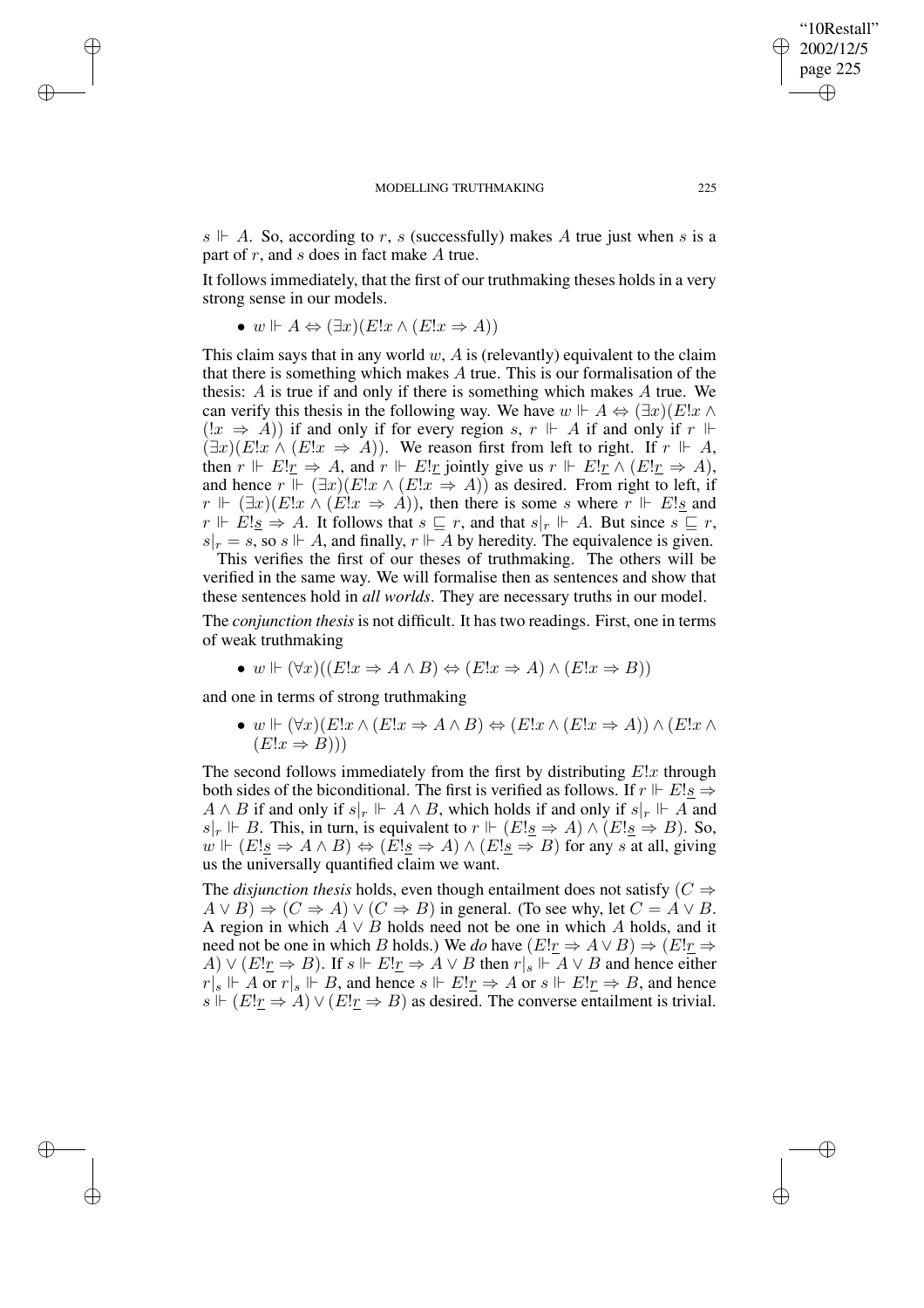"10Restall" 2002/12/5 page 226 ✐ ✐

✐

✐

226 GREG RESTALL

If  $s \Vdash (E!_{\underline{r}} \Rightarrow A) \vee (E!_{\underline{r}} \Rightarrow B)$  then either  $r|_s \Vdash A$  or  $r|_s \Vdash B$ , and in either case,  $r|_s \Vdash A \lor B$ , which gives us  $s \Vdash E!_r \Rightarrow A \lor B$  as desired. So, we have the disjunction thesis in its weak truthmaking form:

•  $w \Vdash (\forall x)((E!x \Rightarrow A \vee B) \Leftrightarrow (E!x \Rightarrow A) \vee (E!x \Rightarrow B))$ 

The strong form, given below

 $\bullet \ w \Vdash (\forall x)(E!x \wedge (E!x \Rightarrow A \vee B) \Leftrightarrow (E!x \wedge (E!x \Rightarrow A)) \vee (E!x \wedge$  $(E!x \Rightarrow B))$ 

follows immediately, by distributing  $E!x$  through the left and and right hand expressions of the biconditional.

The *negation* clause is formalised as follows:

• w  $\vdash (\exists x)(E!x \land (E!x \Rightarrow \sim A)) \Leftrightarrow \sim (\exists x)(E!x \land (E!x \Rightarrow A))$ 

The restriction to strong truthmaking is necessary if we allow inconsistent regions. If r is an inconsistent region then in any world we have  $E!_T \Rightarrow A$ and  $E!_T \Rightarrow \sim A$ , so the inference from 'something makes A true' to 'nothing makes ∼A true' will fail when read as *weak* truthmaking. In the strong reading, it succeeds. We can reason as follows:  $r \Vdash (\exists x)(E!x \land (E!x \Rightarrow$  $\sim(A)$ ) if and only if  $r \Vdash \sim A$  by our first thesis. Similarly,  $r \Vdash \sim (\exists x)(E!x \wedge$  $(E!x \Rightarrow A)$ ) if and only if for each s where  $rCs$ , s  $\nvdash (\exists x)(E!x \land E!x \Rightarrow$ A). That holds if and only if  $s \not\perp A$  for each s where  $rCs$ . That is,  $r \Vdash$  $\sim (\exists x)(E!x \wedge (E!x \Rightarrow A))$  if and only if  $r \Vdash \sim A$ . So, both halves of the biconditional stand and fall in exactly the same region. Something makes  $∼A$  true if and only if nothing makes A true.

We will end with a discussion of the thesis analysing entailment with necessary preservation of truthmaking. In what sense is  $A \Rightarrow B$  equivalent to the claim that, of necessity, every truthmaker for  $A$  is a truthmaker for  $B$ ? This has a *weak* and a *strong* reading. They work differently, depending on whether we allow inconsistent regions. First, the weak reading.

•  $w \Vdash (A \Rightarrow B) \Leftrightarrow \Box(\forall x)((E!x \Rightarrow A) \Rightarrow (E!x \Rightarrow B))$ 

This reading is uses *weak* truthmaking, and it holds unrestrictedly (whether we allow inconsistent regions or not). We can verify it as follows:  $r \Vdash A \Rightarrow$ B if and only if for each s, if  $s \Vdash A$  then  $s|_r \Vdash B$ . Now  $r \Vdash \Box(\forall x)((E!x \Rightarrow$  $(A) \Rightarrow (E!x \Rightarrow B)$  if and only if  $r \Vdash (E!s \Rightarrow A) \Rightarrow s \Rightarrow B$  for each s (entailment statements, if true, are necessarily true). This, in turn, is true if and only if for each s and t, if  $s|_t \Vdash A$  then  $s|_{(t|x)} \Vdash B$ . Now, it turns out that  $s|_{(t|r)} = (s|_t)|_r$ , so our condition holds if and only if for each  $s|_t$ , if  $s|_t \Vdash A$  then  $(s|_t)|_r \Vdash B$ . This holds if and only if for each s, if  $s \Vdash A$  then  $s|_r \Vdash B$ , which is the condition we have already seen for  $r \Vdash A \Rightarrow B$ . The equivalence holds. An entailment is true if and only if (of

✐

✐

✐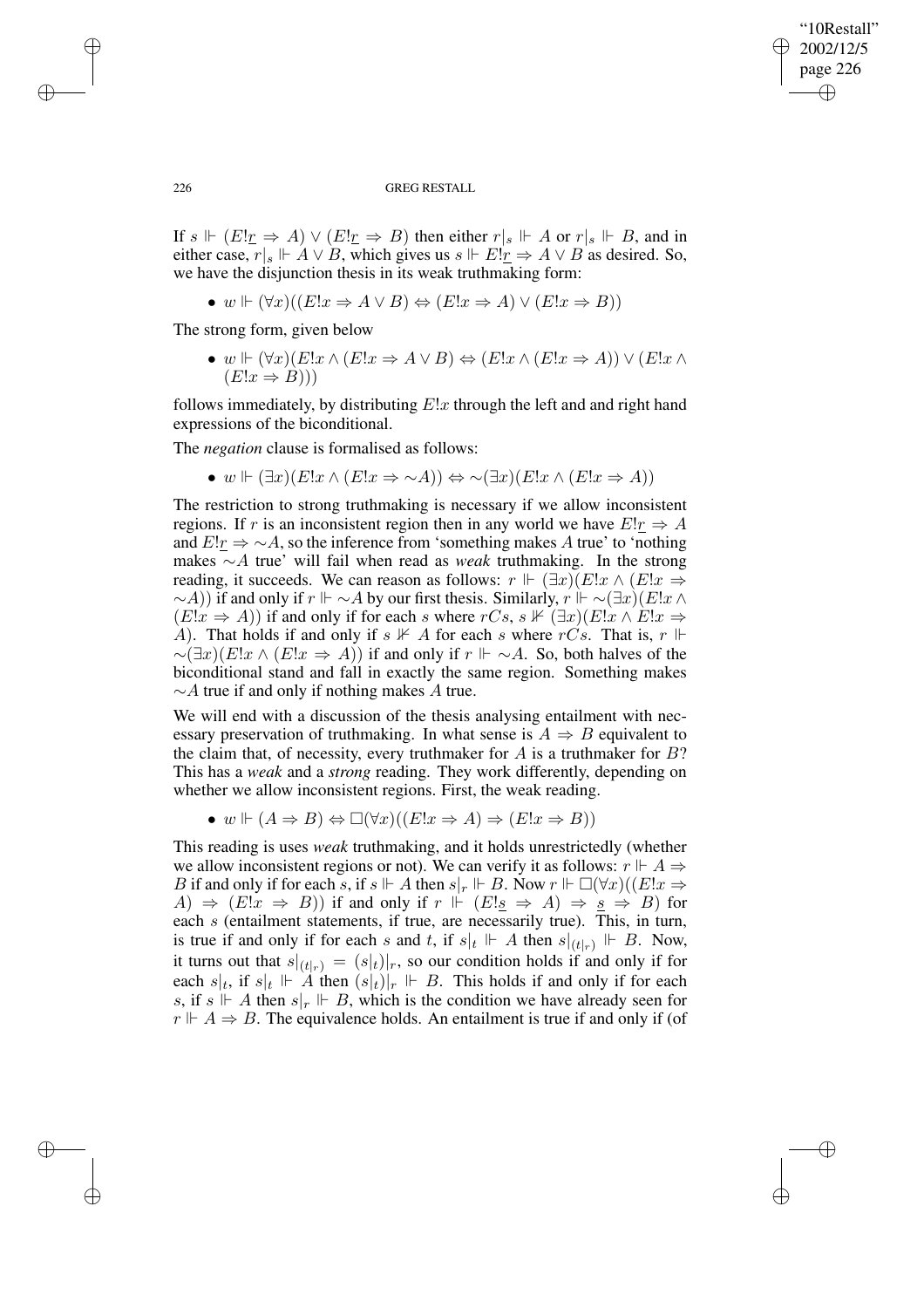necessity) any (weak) truthmaker for the antecedent is a (weak) truthmaker for the consequent.

What can we do with strong truthmaking? The story here is less clear. In the case of *consistent* regions we can prove the following equivalence:

• 
$$
w \Vdash (A \Rightarrow B) \equiv \Box(\forall x)(E!x \land (E!x \Rightarrow A) \supset E!x \land (E!x \Rightarrow B))
$$

Now the equivalence is a *material* one. In any world,  $A \Rightarrow B$  is true in that world if and only if, of necessity, any (existing) truthmaker for A is also an (existing) truthmaker for B.

We can verify the statement like this:  $w \Vdash A \Rightarrow B$  if and only if for *every* region r, if  $r \Vdash A$  then  $r \Vdash B$ . That is equivalent to the claim that  $w \Vdash (E!r \Rightarrow A) \supset (E!r \Rightarrow B)$  for each region r. Now, we wish to restrict the truthmaking to *strong* truthmaking, by adding the claim that r *exist*. How can we do this? We can rely on the fact that each r is consistent, and therefore exists in *some* world. We have, then, that our condition is equivalent to  $w' \Vdash E!_{\underline{r}} \wedge (E!_{\underline{r}} \Rightarrow A) \supset E!_{\underline{r}} \wedge (E!_{\underline{r}} \Rightarrow B)$  for each world  $w'$ and region r, but this, then, is equivalent to  $w \Vdash \Box(\forall x)(E!x \land (E!x \Rightarrow A) \supset$  $E!x \wedge (E!x \Rightarrow B)$  as desired. Entailment (at least with consistent regions) is necessarily equivalent to the necessary preservation of truthmaking.

Why does this reasoning fail with inconsistent regions? It fails because the entailment  $A \wedge \neg A \Rightarrow B$  fails at worlds. There may well be a region r in which  $A \wedge \neg A$  is true but in which B fails to be true. Now, it doesn't follow that there is some *possible* truthmaker for A ∧ ∼A which is not a truthmaker for B. For r is inconsistent, and hence *cannot* be actual. The reduction of entailment in this context to preservation of *possible* truthmaking will not succeed. The account of "Truthmakers, Entailment and Necessity" took truthmakers to be consistent, so the current result does not call into question the theses of that paper.

This completes our journey through the theses of truthmaking. We have seen that the theses are mutually consistent, because there is a model in which all come out to be true. Hopefully the model gives some illumination of the content of the theses and perhaps it will serve as an example to help foster further analysis of the notion.

# 7. *Observations*

✐

✐

✐

✐

I will end this paper with a number of observations of how this model treats a number of puzzles about truthmaking.

"10Restall" 2002/12/5 page 227

✐

✐

✐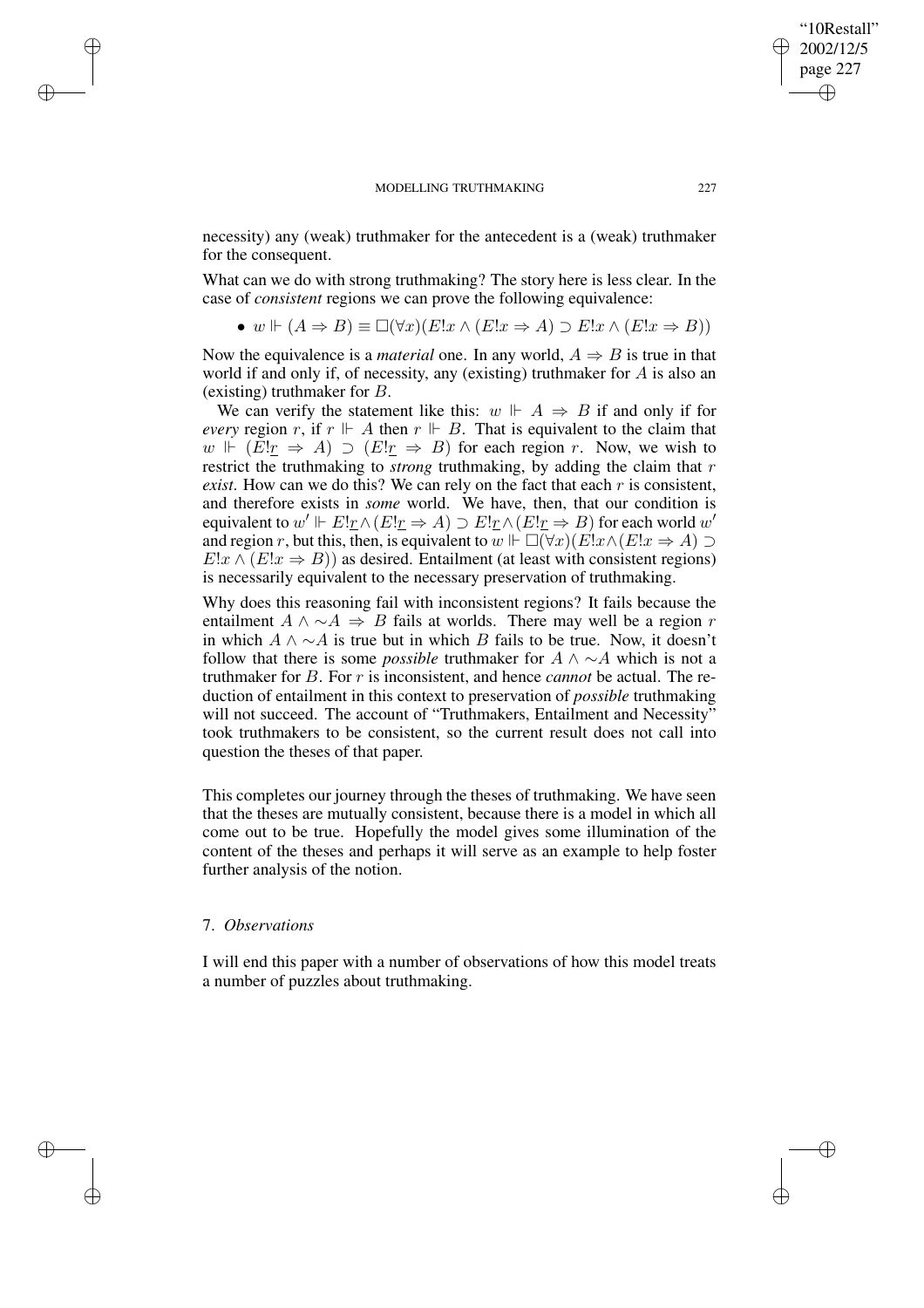"10Restall" 2002/12/5 page 228 ✐ ✐

✐

✐

228 GREG RESTALL

NEGATION: This account *explicitly* defines negation in terms of relation of incompatibility. Some have thought that this is a bad thing [18]. We have defined negation in terms of a "negative" notion. Of course we have done so. There is no avoiding this, any more than we could avoid using something like conjunction in the explanation of the semantics of conjunction. However, it does not follow that incompatibility is a "part" of the truthmaker for a negative claim. There is a difference between what makes it true that ∼A, which might be a part of the world (a part, of course, which excludes the truth of A) and the *explanation* we give how A fails to be true. That explanation will perhaps make a reference to the relation of compatibility or incompatibility between regions or states.

MODALITIES: Truthmakers for modal claims are *regions*. As with negations, modal claims do not need *special* truthmakers. However, accessibility relations are required in the *explanation* of the truthmaking relation between regions and modal claims.

TOTALITIES: There are no explicit *totality* facts in this account, but our model does have some notion of space being *filled*. There is no sense, in this model, in which the "space" could have been different. There is no sense in which there could have been more dimensions than there actually are. This is, of course, a problem if we wish to modify the model to be *anything like* the actual world.

MORE OBJECTS: This model has very few *objects*. The only objects are *regions*. There is no sense in which we could talk of an object which is located at  $\langle 5, 1 \rangle$  at this world and  $\langle 1, 5 \rangle$  in another. This is obviously a rather thin universe. Adding more objects will make the *disjunction thesis* rather hard (perhaps *impossible*) to maintain. For an object a makes  $A \vee B$  true (according to the whole world) if and only if in every region  $r$  in which  $a$ exists,  $A \vee B$  is true. Now, it could well be that in some such regions r, A is true, and in others,  $B$  is true. The disjunction thesis could well fail for this kind of truthmaker. I no longer think that this is a such a bad thing. Much more must be said about this, but I will leave that for another time.<sup>1</sup>

Philosophy Department The University of Melbourne Victoria 3010, Australia E-mail: restall@unimelb.edu.au http://www.philosophy.unimelb.edu.au/Staff/restall.html

<sup>13</sup> Thanks to Daniel Nolan, and to an audience SUNY Buffalo — especially John Corcoran, Barry Smith and Philip Kremer — for comments on an earlier draft of this paper.

✐

✐

✐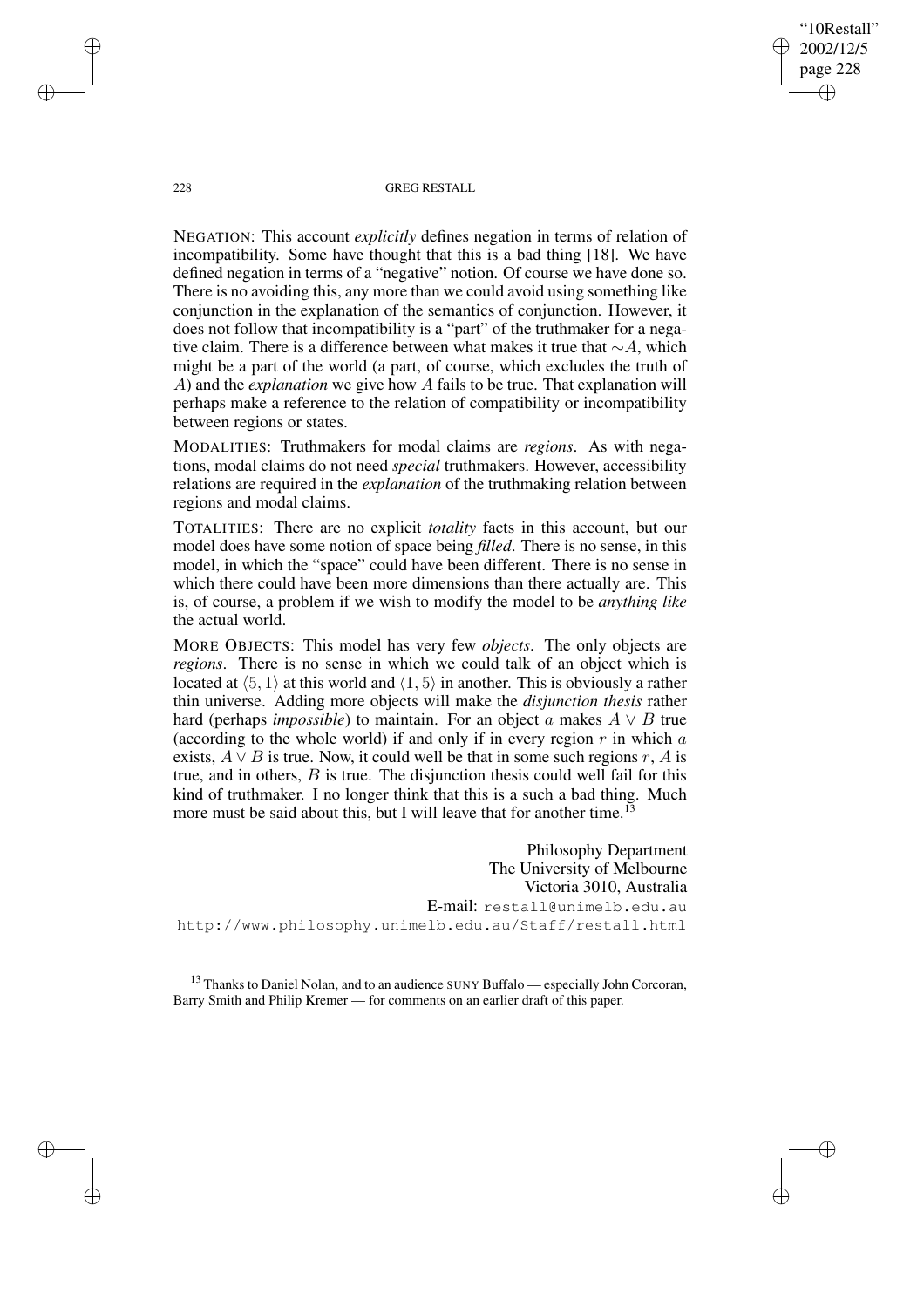✐

✐

✐

✐

## **REFERENCES**

- [1] ALAN ROSS ANDERSON AND NUEL D. BELNAP. *Entailment: The Logic of Relevance and Necessity*, volume 1. Princeton University Press, Princeton, 1975.
- [2] ALAN ROSS ANDERSON, NUEL D. BELNAP AND J. MICHAEL DUNN. *Entailment: The Logic of Relevance and Necessity*, volume 2. Princeton University Press, Princeton, 1992.
- [3] JON BARWISE. *The Situation in Logic.* Number 17 in CSLI Lecture Notes. CSLI Publications, 1989.
- [4] JON BARWISE AND JOHN PERRY. *Situations and Attitudes.* MIT Press, Bradford Books, 1983.
- [5] J.P. BURGESS. "Relevance: A Fallacy?". *Notre Dame Journal of Formal Logic*, 22:97–104, 1981.
- [6] B.J. COPELAND. "On When a Semantics is not a Semantics: some reasons for disliking the Routley-Meyer semantics for relevance logic". *Journal of Philosophical Logic*, 8:399–413, 1979.
- [7] J. MICHAEL DUNN. "Intuitive Semantics for First-Degree Entailments and 'Coupled Trees"'. *Philosophical Studies*, 29:149–168, 1976.
- [8] J. MICHAEL DUNN. "Relevance Logic and Entailment". In DOV M. GABBAY AND FRANZ GÜNTHNER, editors, *Handbook of Philosophical Logic*, volume 3, pages 117–229. D. Reidel, Dordrecht, 1986.
- [9] J. MICHAEL DUNN. "Star and Perp: Two Treatments of Negation". In JAMES E. TOMBERLIN, editor, *Philosophical Perspectives*, volume 7, pages 331–357. Ridgeview Publishing Company, Atascadero, California, 1994.
- [10] J. MICHAEL DUNN. "Generalised Ortho Negation". In HEINRICH WANSING, editor, *Negation: A Notion in Focus*, pages 3–26. Walter de Gruyter, Berlin, 1996.
- [11] J. MICHAEL DUNN AND GREG RESTALL. "Relevance Logic and Entailment". In DOV GABBAY, editor, *Handbook of Philosophical Logic.* Kluwer Academic Publishers, second edition, 199? to appear.
- [12] D. NELSON. "Constructible Falsity". *Journal of Symbolic Logic*, 14:16–26, 1949.
- [13] GREG RESTALL. "Information Flow and Relevant Logics". In JERRY SELIGMAN AND DAG WESTERSTAHL, editors, *Logic, Language and Computation: The 1994 Moraga Proceedings*, pages 463–477. CSLI Publications, 1995.
- [14] GREG RESTALL. "Truthmakers, Entailment and Necessity". Aus*tralasian Journal of Philosophy*, 74:331–340, 1996.
- [15] GREG RESTALL. "Negation in Relevant Logics: How I stopped worrying and learned to love the Routley star". In DOV GABBAY AND

"10Restall" 2002/12/5 page 229

✐

✐

✐